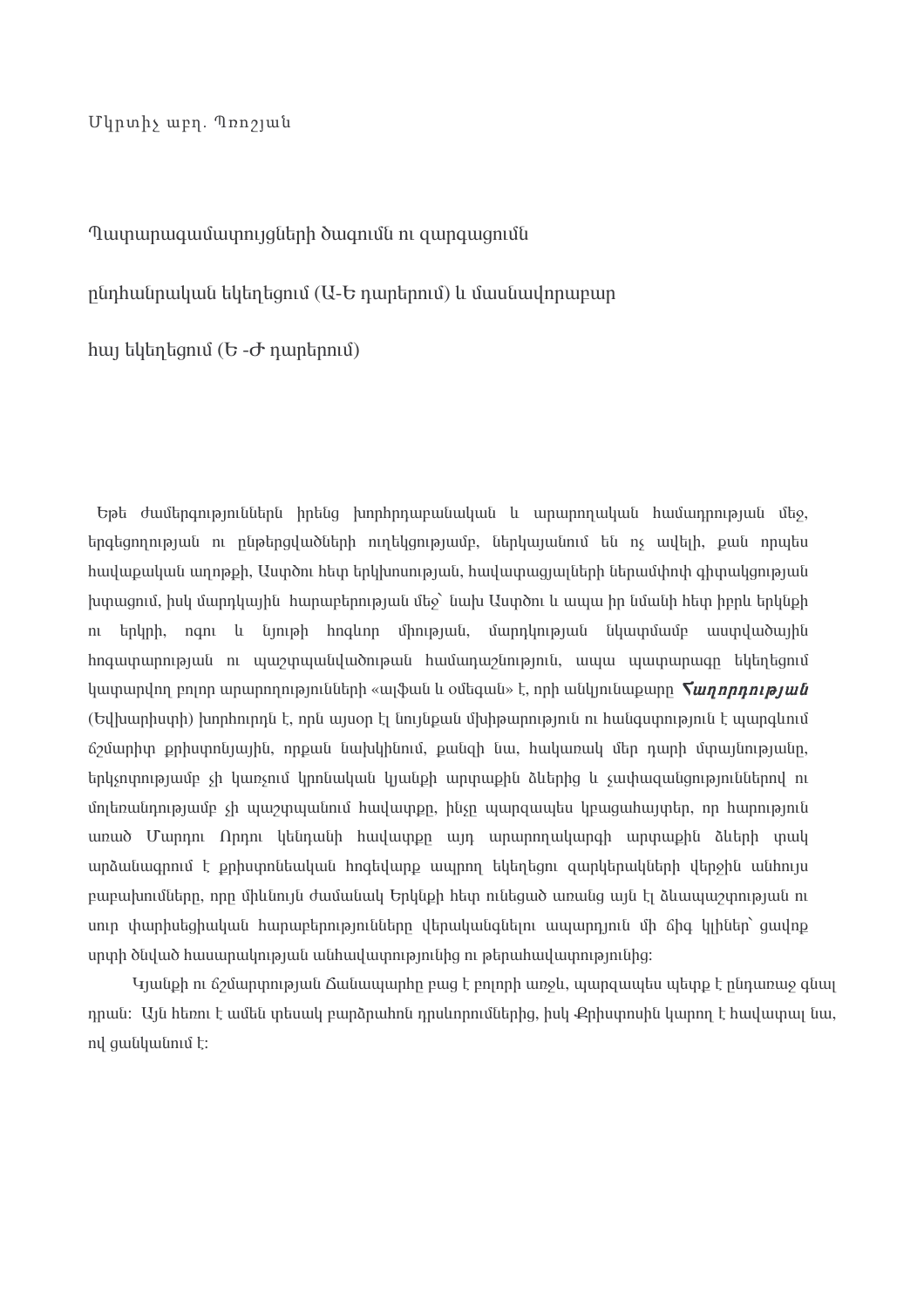#### **MUSULCUG**

 $U$ . Պատարագ բառը հունարեն «լիտուրգիա» բարդ բառի թարգմանությունն է, որի առաջին (հուն. - ժողովրդական, ընդհանուր) և երկրորդ (հուն. - անել) արմատների իմաստային միացումը նշանակում է «ընդհանուր գործ», «ընդհանուր ծառայություն»: Մկզբնական շրջանում այն չուներ հոգեւոր իմաստ, այլ պարզապես մատնանշում էր որևէ բաղաբացու կողմից ժողովրդին մատուցված ընդհանուր ծառայությունը։ Այս բառն ավելի ուշ ստացավ առավել ընդհանրական իմաստ և սկսեց օգտագործվել ժողովրդական բնույթի ցանկացած ընդհանուր ծառայություն մատնանշելու համար, որն էլ մուտք գործեց նաև ծիսակրոնական կյանք և սկսեց գործածվել նաև կրոնական արարողությունների պարագային։ Քրիստոնեական շրջանում այն արդեն մատնանշում էր երկու իրողություն`

1) ցույց էր տալիս ընդհանուր անվանումը ցանկացած արարողության.

2) ցույց էր տալիս ծառայություններից մեկը, որի կենտրոնը կազմում էր հաղորդության  $\{\text{unphn}, \text{unphn}\}$ :

bul «ներկայումս այս եզրը յայն առումով օգտագործվում է երկու իմաստով. ա) արտահայտելու huuun Եկեղեցու պաշտոնական ծեսերի ամբողջական համակարգը` ի հակադրություն մասնակի բարեպաշտական արարողությունների (այս իմաստով ավելի հաճախ օգտագործվում է Արևմտյան Եկեղեցում). և բ) արտահայտելու համար Տաղորդության արարողությունը (այս իմաստով` Արեւելյան  $\text{L}$ կեղեզում)»<sup>2</sup>:

 $\mathbf{A}$ . Կա այս բառի բացատրության մեկ այլ՝ ոչ պակաս հետաքրքիր տարբերակը։ Ըստ Մ. Unuunuun «ասարարագ բառի արմատն է՝ «պատար», իսկ «ագ»-ը ունակական մասնիկ է, որ ցույց է տալիս մի բան ունեցողին և կամ ինչ-որ մի բան դարձածը, ինչպես օրինակ՝ ավագ, դրվագ, պատարագ։

«Պատար»-ը ասորերեն նշանակում է՝ անխմոր հաց՝ բաղարջ, որի արաբերեն ձևն է՝ «ֆատար» և «ֆատիր», արամեերեն՝ «փատար» կամ «փտար»: «Պատարագ» բառը հանդիպում ենք ոչ միայն ասորերենի մեջ, այլև արամեերենի, եթովպերենի և ուրիշ սեմական լեզուների մեջ։ Մեզ համար կարևորը ասորերեն տարբերակն է, որին էլ հետևել ենք մենք։ Արդ,ասորերեն «Փատիրա» իբրև գոյական նշանակում է՝ հաց անխմոր, բաղարջ։ Պատարագը բազում նշանակություններով է գործածվել մեր լեզվի մեջ, ինչպես օրինակ՝ զոհաբերելու կենդանի, գոհ, նվեր, ձոն, տուրք, նաև  $\mu$ uzung, hul Unn Ontingnin puhutungungnongun ng t hugh unpugnong nutur. Usu punn tulu hug նշանակությամբ է օգտագործվել Աստվածաշնչի մեջ<sup>3</sup> (տես' Ղևտ., ԻԱ, 17, 22):

Արդ, եթե մեց համար իբրև ելակետ ընդունենք Մ. Ադամյանի բազատրությունը, ապա պետք է եզրակացնենք, որ այն առավելաբար փոխառություն է ասորերենից, քան թե հունարենից և կապվում է ոչ թե ծառայության արարողություն մատուցելու իմաստին, այլ մասնավորում է հաղորդության (Եվխարիստի) խորհուրդը` իբրև զոհաբերություն, նվեր, ընծա:

Stu А. Мень, Православное Богослужение 1991, ст 178.

Sե՛ս «Գանձասար», Ա,1992, *Մ. Վրդ. Աջապահեան,* Քրիստոնէական Պատարագի Նախադրեալները, Էջ 85։

Stíu «Lnu», 1987, to 654: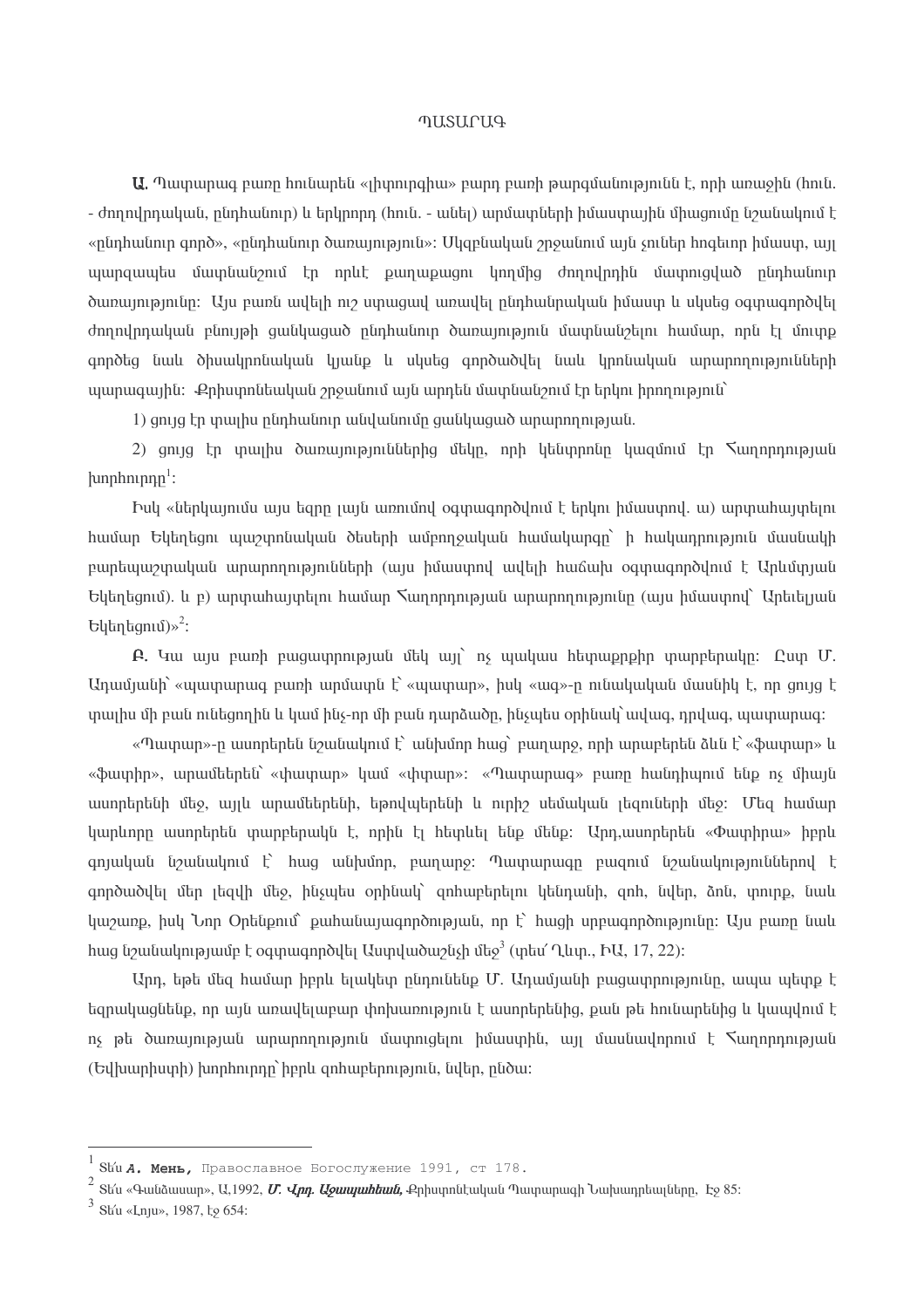$\bf{Q}$ , Այնուամենայնիվ, բառի լեզվական տարբեր բացատրությունները այս պարագային ունեն զուտ տեղեկատվական իմաստ եւ թրիստոնեական ծիսաարարողական կյանթում իրենց ուժականությունը unntili linngnti tili: Ուստի, անկախ այս բացատրություններից, այսօր արդեն, «Պատարաց» ասելով մենք հասկանում ենք U. Տաղորդության ծեսի մի ամբողջական մշակված համակարգ և ոչ թե հենց U. Տաղորդությունը կամ Վերջին ընթրիթի ժամանակ Տիրոջ կողմից հաստատված մասնավոր արարողությունը, թեև նրա հիմբում ընկած է  $\zeta$ աղորդության (Եվիսարիստի) խորհուրդը, առանց որի պատարագի արարողակարգը ամբողջությամբ կիմաստագրկվեր, քանզի այն Աստծու և մարդկանց hunnnnnnpuut u uhuulnnnpuut Ivnnhnnnnut: Phhuunnu Luuul, «nnuuluugh Uuundnu gnuud nnnhuunhu h մի հավաքի» (Nnylh., ԺԱ, 52), և Nաղորդությունն ամենասկզբից իսկ հայտնությունն ու իրականացումն էր Աստծու նոր ժողովրդի միավորության` Քրիստոսով և հանուն Քրիստոսի:

#### **ՀԱՂՈՐԴՈՒԹՅՈՒՆ-ԵՎԽԱՐԻՍՏ**

 $\mathbf{Q}$ , Եվխարիստը (hnւն, զոհաբանություն) Եկեղեցու ամենակարևոր խորհուրդներից մեկն է, Վերջին ընթրիթը, որի ժամանակ սրբագործվում են հազն ու գինին, և որին հաղորդվելով` հավատացյալները միանում են հենց Իրեն՝ Քրիստոսին, Նրա Մարմնին ու Արյանը։ Եվիարիստը  $E_{\star}$ նկատմամբ  $9$ <sub>nn</sub>q<sub>np</sub> u<sub>1</sub>h **Q**nhh unpuuqnndnuutu **Uuyon** *hununnun* huuquuunnupuuu արտահայտությունը, Նրա փառաբանությունն է և նաև Նրանից շնորհակալ լինելու լավացույն պահը։

«Եվխարիստիա» եզրը, ինչպես այն օգտագործվում է քրիստոնեական Եկեղեցում, ծագել է Վերջին ընթրիքին հացի և ցինու վրա Քրիստոսի արտասանած ցոհությունից։ Եվ այն բանից հետո, երբ Եկեղեցին որդեգրեց Վերջին ընթրիքի ծեսը, նա այն հավերժացրեց ոչ միայն որպես սիրո ճաշ կամ huuuyuuyuu pupphe, uyu huupyuuytu npuytu «qnhnipiniu» yuu qnhuuptinuyuu ununnnipiniu («Դիղախե», Իզնատիոս, Ոսկեբերան)։ Այս հաղորդությունը կամ եղբայրությունը իրականանում էր huigh և ghնու՝ Քրիստոսի Մարմնի և Արյան ճաշակումով։ Տետացայում այս ցաղափարն իր մեջ nնnanlita մի այլ գաղափար ևս` բառացիորեն զոհաբերության գաղափարը։ Դեռևս 2-րդ դարում Sniuphunu Մարտիրոսը հրեաների դեմ գրած «Երկխոսություն հրեա Sniniփnjի հետ» գործում *S*աղորդությունը անվանում է զոհաբերություն, որի միջոցով իրականացել է Մաղաքիայի մարգարեությունը<sup>4</sup>: Այն մի զոհաբերություն է, որ կատարվում է ամբողջ աշխարհում ի .<br>փառաբանություն Աստվածային Անվան: Նույնպիսի մոտեցում է դրսևորում նաև Իրենիոսը, ըստ որի՝ «Եկեղեցին ուներ զոհաբերության սեղան, որն անհասանելի էր սպասավորներին»<sup>5</sup>: Ուստի «Քրիստոսի մարմինն ու արյունը տրվել է ցոհաբերության միջոցով և դրա հիշատակը ուներ  $\alpha$ nhuptnuluulu plinija: Shnno nlipnhph qnhuptnuluulu plinijan, nnuluu Uumonili ninnuluud li lulhnuluud մի կերակուր, որի նաատակն էր որա միջոցով հաղորդակցություն հաստատել Աստծու հետ (որը բոլոր

<sup>«</sup>Ձեր առջև դռները կփակվեն, և դուք գուր տեղը մի՛ մոտեցեք Իմ սեղանին, որովհետև հոժարակամ չեմ ձեր նկատմամբ» (Uunup. U, 10):

М. Э. Поснов, История Христеанской Церкви, 1991, ст. 205.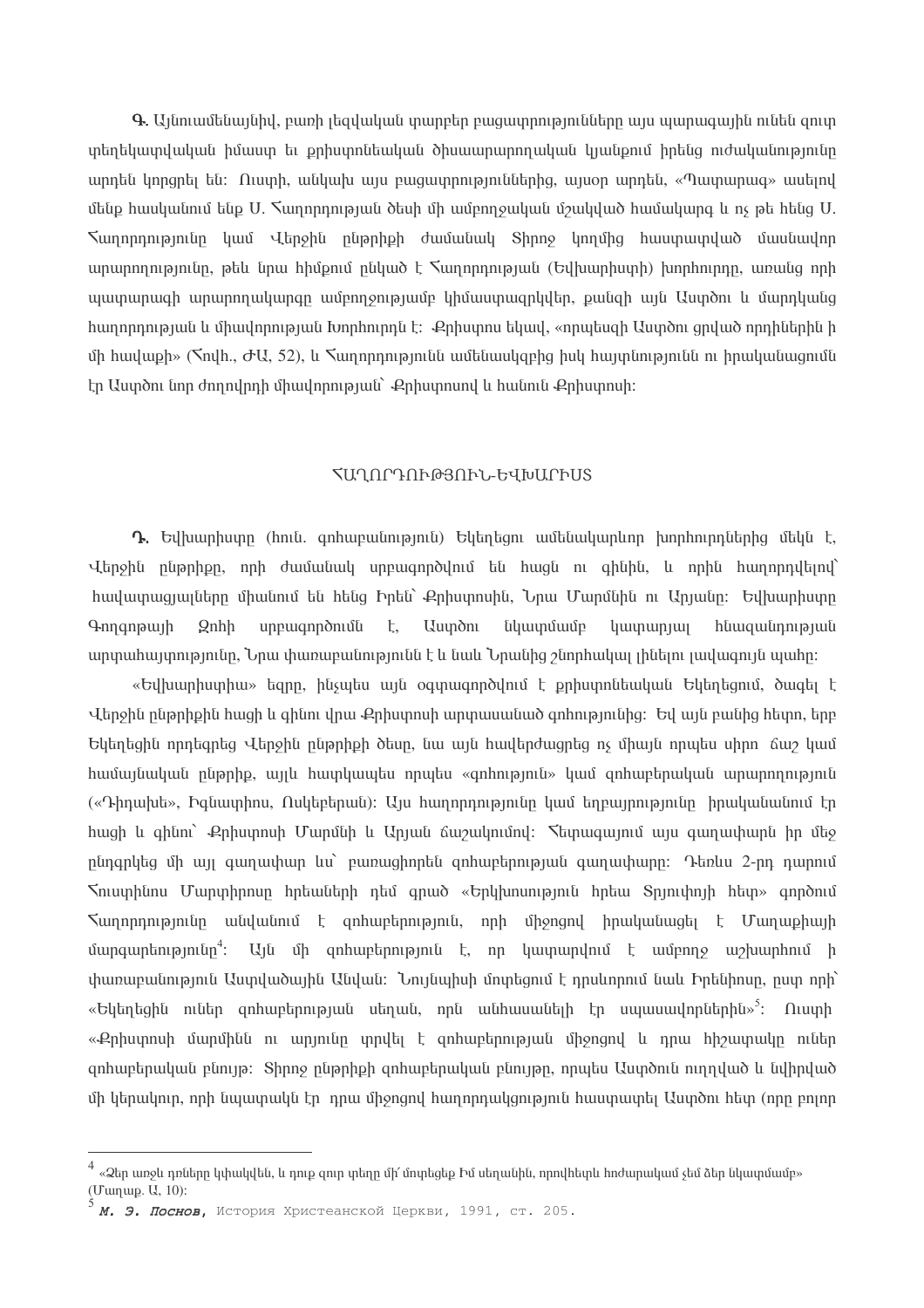գոհաբերությունների վերջնական նպատակն  $\pm$ ),  $\delta$  uq $\overline{u}$  $\mathsf{t}$ Shnng սեղանի կերակուրի hunun bulun bandan bulun  $\frac{6}{5}$ :

Unipp Suinnpinipium hibuuluu Quinlih uinunnpuluunghg ihn huunduud huunduudulan կատարելու ժամանակ որևէ հրեայի կամ հեթանոսի համար արգելք չկար, բոլորն էլ կարող էին մասնակցել արարողությանը։ Մակայն հուստինիոս Մարտիրոսի «հրեա Տրյուփոյի հետ երկխոսություն» գրության մի վկայության համաձայն, բուն արարողությանը իրավունք չունեին մասնակցելու նրանք, ովքեր չէին հավատում եկեղեցու ուսմունքին և չէին կարող մասնակցել, քանի դեռ կնքված չէին, այսինքն` քրիստոնության առաջին դարերում Տաղորդություն կարող էին ստանալ միայն  $U$ եկեղեցու անդամները։ Դեռևս առաքելական շրջանից  $\sum_{i=1}^{n}$ ադորդությունը ստացավ նաև «Անարյուն  $m$ այն արարազ՝ զոհաբերություն» արտահայտությունը<sup>7</sup>: Այս արտահայտությունը առավել հասկանայի է դառնում, երբ հետադարձ հայացք ենք գցում տարբեր ժողովուրդների կրոնական հավատալիքների մեջ յուրահատուկ տեղ գտած զոհաբերությունների կարևորության վրա, և առավել հասկանայի է դառնում այս արտահայտությունը, երբ այն դիտում ենք Իսրայելի պատմության պրիզմայով, ուր թերևս առավել quinquiquit t unique quantup quantum quantup quantup quantup quantup quantup quantup quantup quantup quantup qu մարդ-Աստված  $h$ unn  $h$ ppl humuptinnipini uting humquidinning uth uthpuluntigh on utli-

#### ԶՈՀԱԲԵՐՈՒԹՅՈՒՆՆԵՐԻ ՄԱՍԻՆ

 $\mathbf b$ . Զոհաբերության գաղափարը ծնվել և իր հաջորդական խորհրդապաշտական ու ծիսական quinquiqniu t uluinti linnuh htin unudululululululululululululululni qinhuntannipiniulutinh ulu ճանապարհով մարդկային հոգին բարձրանում էր դեպի Անտեսանելին, ինչն էլ նախօրինակը huu unguu wuu maa maanaan wuu maaan maala ku maanna huu maanna wuu maa maanna huu maa maanna huu maa quinquigniun **Juhuup** *t*iyuuuntiq qnhuptpnipjul uppngny *l*imbuuunhuululud *d*pdnput իրականացմանը, ուստի և ժամանակների լրումին Անժամանակի զոհաբերությամբ ու միջնորդությամբ իրար միազան երկինքն ու երկիրը, և Արարիչը հաշտվեց Իր արարածների հետ։ Բայց սկցբի համար մարդկությունը գոնե պետք է անկեղծորեն ըմբռներ այն, ինչը թերևս կատարում էր ենթագիտակցորեն, երբ, hրաժարվելով իր աշխատանքով վաստակած ունեցվածքի որոշ մասից, վերերկրային մի մղումով` ինքնահոժարությամբ ընծայում էր Աստվածությանը իր աշխատանքի արդյունքը` հենց դրանով իսկ խոստովանելով իր կախվածությունը Նրանից, ինչն էլ ինքնին իր մեջ սաղմնավորված կրում էր ապաշխարության ինքնաբույս գիտակցությունը: Մակայն այս յոկ գայիք «Ճշմարիտ զոհաբերության» նախապատրաստության ներդաշնակությունն ապահովող շղթայի մեկ օղակն էր։

 $\Omega$ . Unwithg quim suitinp t witintuti un un huitiquitutip lui, nnn puiquituinniu t wiju սովորությունների մեկ այլ կարևոր երեսը` առավել խոր իմաստավորում հաղորդելով դրանց նշանակությանը։ Ձոհաբերությունները շատ կրոնների սրբացան տոնախմբությունների մեջ ունեին

<sup>&</sup>lt;sup>6</sup> «Գանձասար», Ա. 1992, *Մ. Վոր. Աջաաահեան, Ք*ոիստոնէական Պատարագի Նախադրեայները, էջ 85:

 $7$  **М. Э. Поснов**, История Христеанской Церкви, 1991, ст. 203.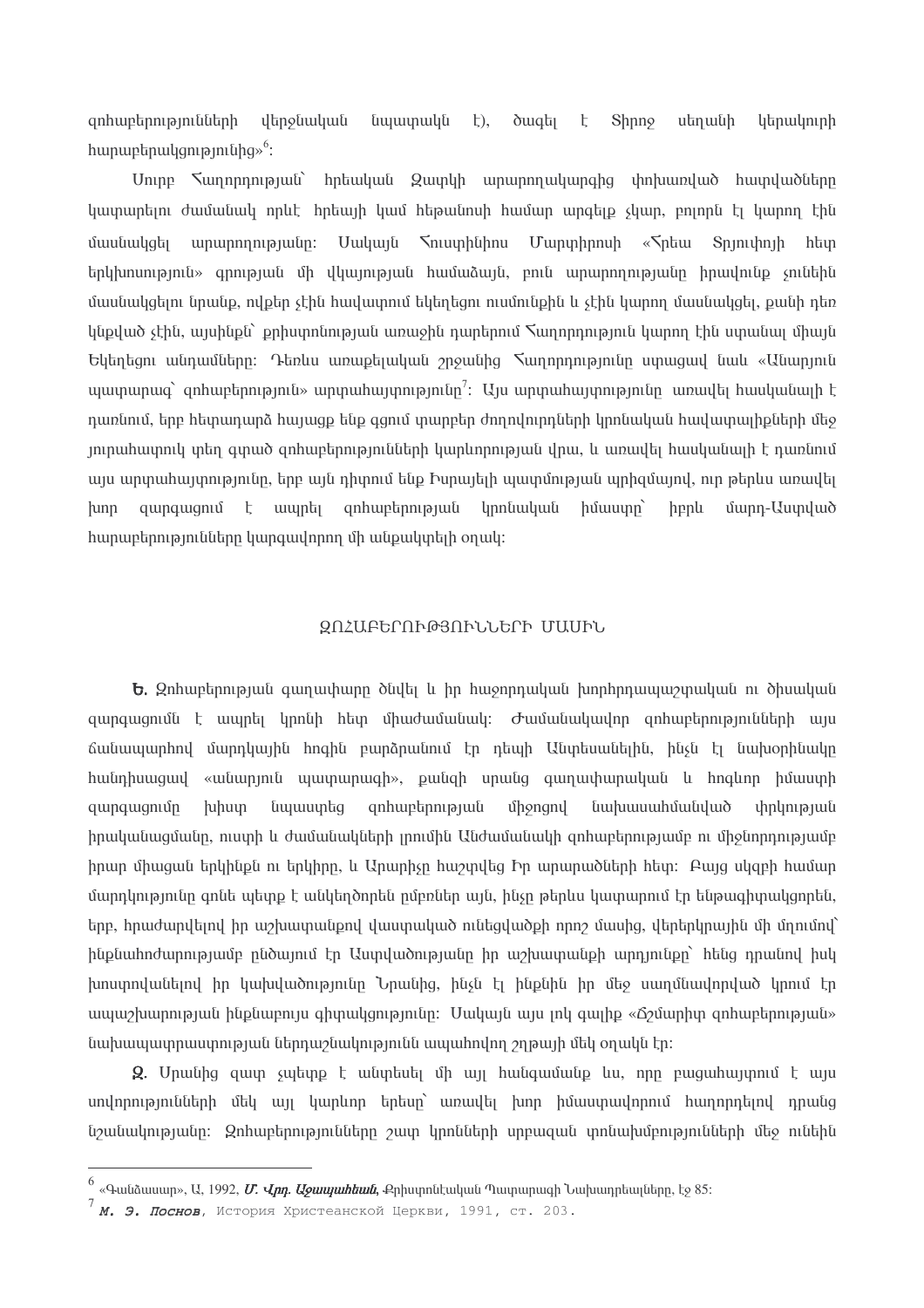ընդհանրացնող, վերջասահման կազմող նշանակություն, որ հանդիսությանը հավաքվածներին կապում, միավորում էր միմյանց և Աստվածությանը` զրեյով այս մեծ տիեցերքում միայնակ և անտեր յինելու երկչոտությունից ու սահմանափակ կարողություններ ունենայու գիտակցությունից առաջացած խավարի ամպը։ Ուստի, համաձայն այդ տոնախմբությունների, կերակուրի որոշ մասը ընծայվում էր իրենց պատկերացրած աստծուն` ի նշան տոնախմբողների մեջ նրա անտեսանելի ներկայության։ Զոհաբերված անասունի արյունը ամրացնում էր ազգակցական կապը տոնի մասնակիցների միջև, նույնիսկ եթե նրանք իրականում ազգակիցներ չէին<sup>8</sup>: Միևնույն ժամանակ համարվումն էր, որ գոհի արյունով ցողված մարդը հարազատանում է այդ ցեղին կամ ազգին հովանավորող աստվածության  $h$ եսր<sup>9</sup>: Այլ խոսքով՝ զոհը խորհրդանշում էր մարդկանց հոգևոր միասնությունը և Բարձրյայի հետ կորսված կապը վերականգնելու անհագ ծարավը, որը միջնորդավորված կապի հաստատումն էր այն ամենի հետ, որով ներկայանում էր անդրանցական Աստվածությունը, Ում գոյությունն ու հզորությունը անհերքելի ճշմարտություն էր ամեն մի հոգևոր էակի համար:

### ՕՐԻՆԱԿԱՆ (ՀՐԵԱԿԱՆ) ՊԱՏԱՐԱԳ

 $E$ . Thug այս պատճառով էր, որ hին hրեաները Երկնքի հետ հաշտությունը կամ ուխտ հաստատելը գուգորդում էին նմանատիպ արարողություններով։ Բայց ի տարբերություն մյուս ազգերի  $\alpha$  qnhuptnni pintuttah undnnni joh ntautitah unu tili undnu t t un huliquututi p lu Uundni linnung ընտրված լինելու պարագան, որը խիստ նպաստում էր հրեական ժողովրդի աշխարհայացքի ձևավորմանը։ Տրեաները, մյուս ազգերի նման ճանաչելով ու խոստովանելով իրենց թուլությունն ու անգորությունը և միևնույն ժամանակ տեսնելով իրենց ճակատագրի կայծակնային փոփոխություններն ու մարդկային կյանքի խիստ կարճատևությունը, հասկացան, որ ոչ թե իրենք են ընտրել իրենց Աստծուն (ինչը կարելի է տեսնել մյուս ազգերի պարագային), այլ հավիտենական և ինքնիշխան Գոյությունն է րնտրել իրենց, Ով «Sqnn է գորությամբ և ամենակարող է պատերազմներում» (Սաղմ., ԻԴ, 8-9) և Ում  $h$ րենք անվանում էին «Uուրբ, Uուրբ, Uուրբ Sեր զորությունների» (Եսայի, Q, 3), որից ( ըստ իրենց աշխարհայացքի) սկիզբ ու կենդանության շունչ են ստանում ինչպես անբան արարածները, այնպես էլ մարդիկ։ Ուստի, եթե մյուս ազգերը ազատ էին իրենց հավատքի հարցերում, ապա իսրայելցիները գտնվում էին Կենդանի Աստծու հսկողության տակ։ Այս հանգամանքը անխուսափելի էր դարձնում պատասխանատվությունը իրենց արած ամեն մի քայլի համար, որն էլ անհետաձգելի էր դարձնում Բարձրյայի հետ հաշտվելու, Նրանից ողորմություն հայցելու և տվածի համար գոհանալու անհրաժեշտությունը։ Այս պատճառով Տին Ուխտի աստվածպաշտական և ծիսաարարողական huuuuuna ununp anndta uuuunuututah anhuuptanupuut anndumnnun henti uunn-Uuuuluud <u>hunuptnnı pını նները կարգավորող անհրաժեշտ նախապայման։ Այս ընթացքում հրեաները տարբեր</u>

А. Мень, Православное Богослужение, 1991, ст. 31.

Георщевский, Божественная Литургия, 1949, ст. 75.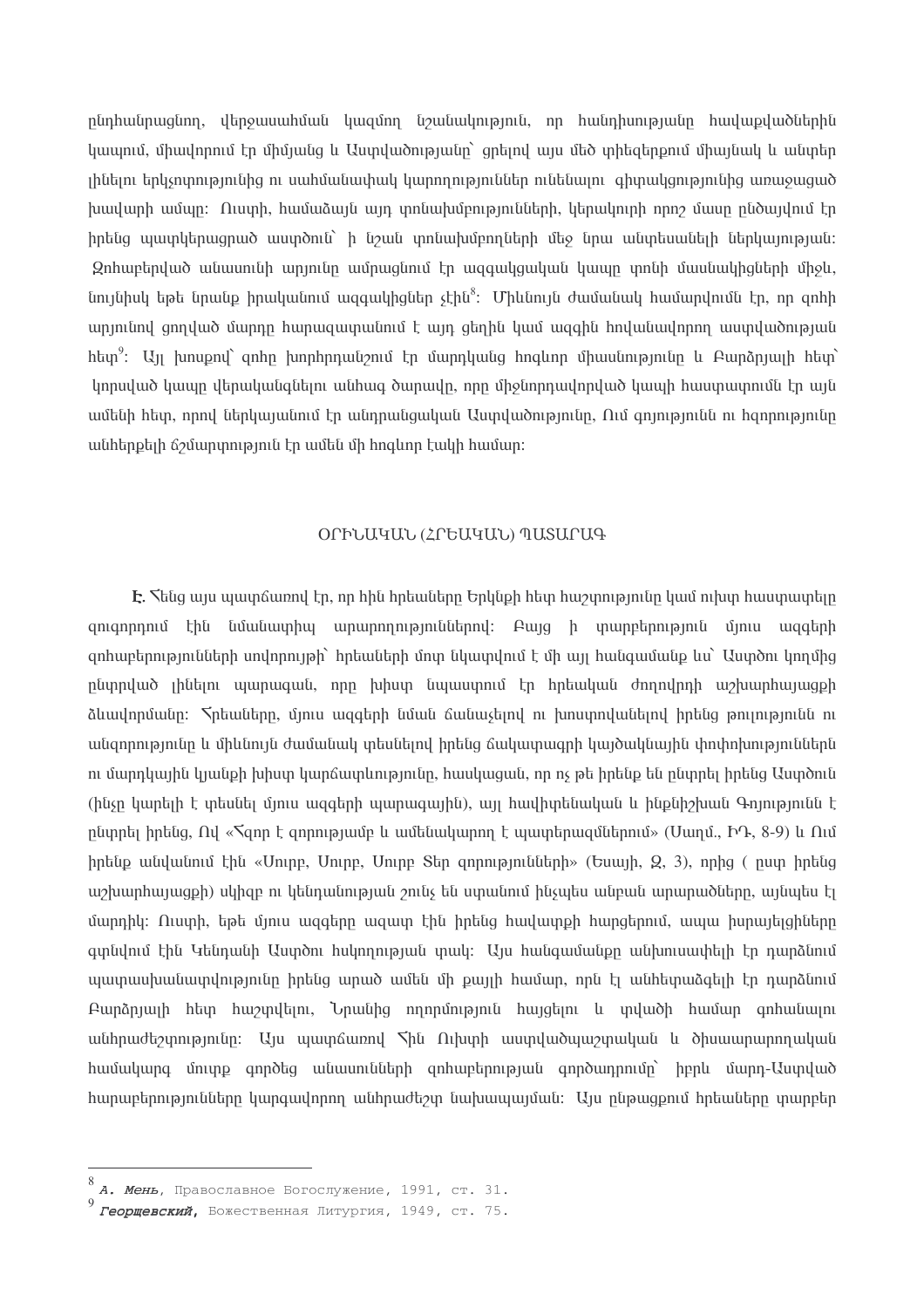նպատակներով շատ գոհաբերություններ էին կատարում` Աստծու հաճությունը շահելու նպատակով, nnnughq thu.

1. Ողջակիցումը (Ղևտ., U), որի ժամանակ ամբողջությամբ այրում էին ընծայաբերված նվերը ի պատիվ Ամենաբարձրյալ Էության, որը նաև խոստովանություն էր բոլոր արարածների վրա Նրա nı lı bayan bu bakarı bakarı bakarı bakarı bakarı bakarı bakarı bakarı bakarı bakarı bakarı bu bakarı bakarı b

2. Զոհաբերությունը մեղքերի համար (Ղևտ., Դ, 10-12), որի ժամանակ զոհաբերության սեղանի վրա այրում էին ընծայաբերված նվերի մի մասը, իսկ մյուս մասն էլ` բնակատեղիից դուրս։ Այս կարգի ցոհերը նշանակում էին, որ այն մարդիկ, ովքեր իրենց գործած մեղքերի համար ցոհաբերում էին այդ կենդանիներին, աստվածային արդար դատաստանով արժանի էին նույն բախտին, այսինքն` մահվան ու ոչնչացման, այս պատճառով էր, որ Մուրբ Գիրքը ազդարարում էր, «Առանց արյունահեղության մեղքերի թողություն չի լինում» (Եբր., Գ, 22):

3. Փրկության կամ խաղաղության զոհաբերությունները (Ղևտ., Գ, 1, Թագ., ԺԶ, 15-ԺԳ 9), որոնք մատուզվում էին Աստծուն` ի նշան շնորհակալության և կամ նոր ողորմություններ ստանալու համար։ Չնայած, որ այս բոլոր զոհաբերությունները սահմանված էին Արարչի կողմից, այնուամենայնիվ դրանք չէին կարող տալ այն ցանկալի արդյունքը, ինչի համար մատուցվում էին (Սաղմ, ԼԹ, 79, Ծ, 18, Եսայի,  $U$ , 11,  $UQ$ , 4,  $U$ մոս,  $U$ , 21-22, Միքիա,  $Q$ , 6-8), քանի որ  $U$ արծուն (որ  $\Gamma$ ) Մաքրամաքուր  $\mathcal{S}$ ոգի) ինքնին չէին կարող հաճելի լինել գոհաբերությունները, որ մատուցվում էին կրակի վրա՝ արձակելով գոհի այրվող ճարպի ու մորթու տիաճ հոտը։ Տետևաբար անհնար է պատկերազնել, որ աստվածային Մրբությունը միայն այդ արարողությունների համար պիտի ներեր մարդկանց անօրենությունները։ Պողոս առաքյայն այս կապակցությամբ ասում է. «Նրանք տարեցտարի այդ պատարագներով մեղքի hիշողության տակ էին մնում, բանցի նոխացների և ցույերի արյունը չէր կարող վերացնել մեղբերը»  $(b$ բր.,  $\sigma$ , 4): Բայց բանի որ Աստված էր սահմանել օրինական ցոհաբերությունը, ուստի խոստացավ ներել նրանց մեղքերը (Ղևտ., Դ, Ի, ԻԷ, ԼԱ, ԼԵ)։ Սակայն պետք է ենթադրել, որ ղևտական գոհաբերությունների մեջ կար մի ծածուկ գորություն, որը ներգործում էր գոհաբերություն մասրուցողի hnalınn ներաշխատիի վրա` նոան այսոցկելով իանցստություն սեփական խոճի խայթերից։ Թերկս մարգարեի կողմից ասվածը, թե «ողորմություն եմ կամենում և ոչ թե գոհ» (Outt, Q, 6), պետք է huuluuuu uun lunpludpnl:

 $\Omega$ .  $\nabla$ ին ուխտի Եկեղեցու հիմքերի վրա հենվելով` Մովսեսը տվեց Աստծու ժողովրդի իամընդհանրության, միասնականության գաղափարն ու խորհրդանիշը, որոնք միատեղվում էին զատկական գառան արյան հեղմամբ։ Եգիպտոսում հաստատված հետագա արարողությունների այս նախատիպը դարերի ընթացքում իր գաղափարական ներունակությամբ նորովի իմաստավորվեց՝ սերունդներին ժառանգություն թողնելով երկու կարևոր գաղափարներ.

1) Uuundni dnn nulnn h uun mouuluun tanan uu huuun uunni u

2) huuluun uin uifu, nn Uuunluid hintug uto t li hintug linn phu: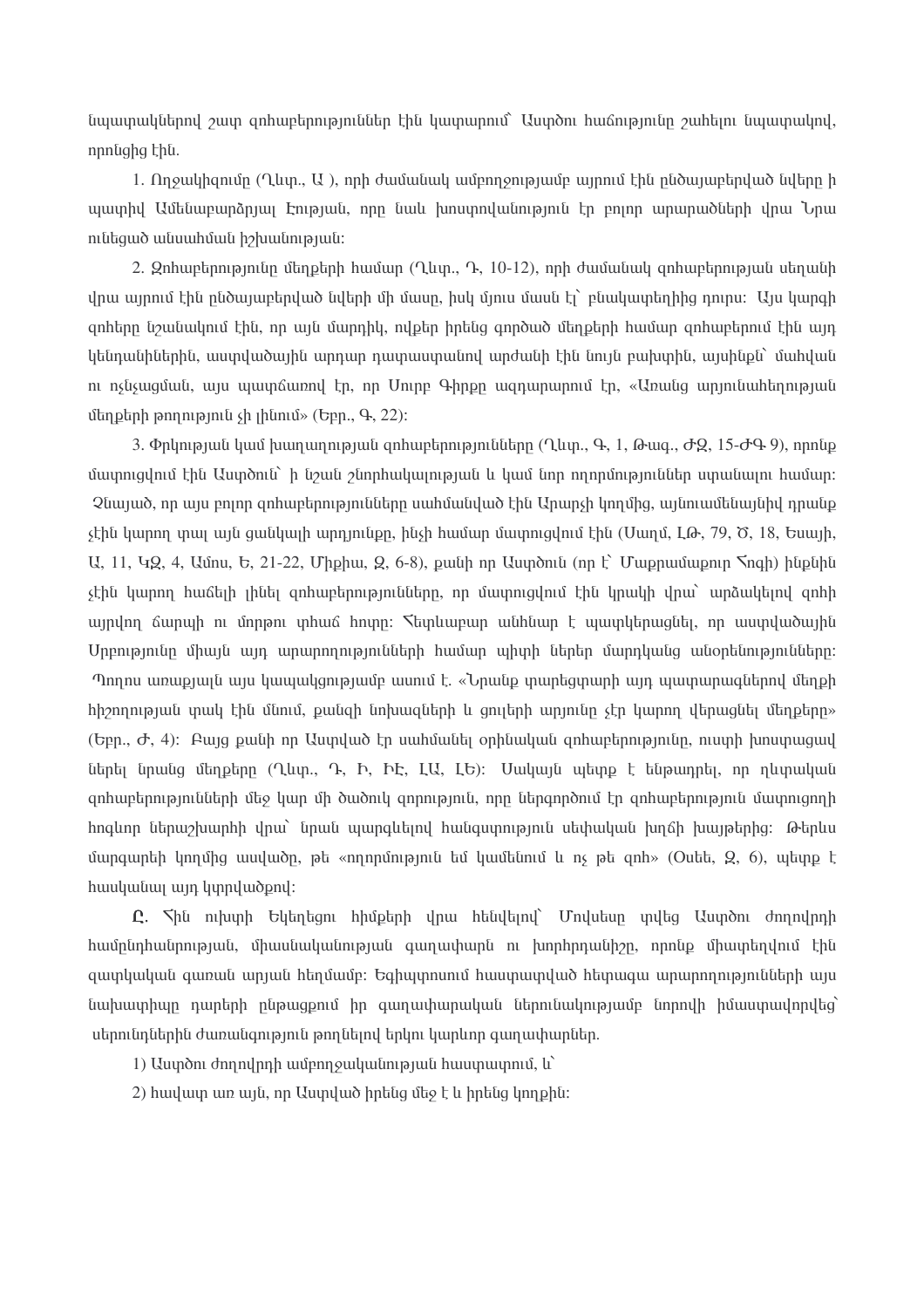**G.** Նախքան Նոր ուխտի դարաշրջանը Տաճարում և Տաճարից դուրս աղոթքներով ցուցորդվող արարողությունը դարձել է հրեաների ամենակարկող սովորություններից մեկը $^{10}$ : Այն ուղեկցվում էր աղոթքներով, աստվածաշնչյան ընթերցվածքներով ու հավատքի մասին ցրույցներով: Արարողության անենից գլխավոր մասը հացի և գինու օրհնությունն էր<sup>11</sup>, ինչպես նաև գոհաբանական աղոթքը, որտեղ hhe unulululun thu Uundon puntan pontan bulutan hungulud unungun unung manulukan Sphundan այս մեծ տոնի մասին որոշ մանրամասնություններ են պահպանված Տրեական ծիսարանում, որը եբրայերեն կոչվում է «Պեսախ Տագադա», ինչպես նաև Բ դարում ռաբբի Տուդա Տակադաշի կողմից  $\alpha$   $\alpha$   $\beta$   $\beta$   $\alpha$   $\beta$   $\beta$   $\alpha$   $\beta$   $\alpha$   $\beta$   $\alpha$   $\beta$   $\alpha$   $\beta$   $\alpha$   $\beta$   $\alpha$   $\beta$   $\alpha$   $\beta$   $\alpha$   $\beta$   $\alpha$   $\beta$   $\alpha$   $\beta$   $\beta$   $\alpha$   $\beta$   $\alpha$   $\beta$   $\alpha$   $\beta$   $\beta$   $\alpha$   $\beta$   $\alpha$   $\beta$   $\beta$   $\alpha$   $\beta$   $\alpha$   $\beta$  hptuuluuli uuluulinnipinilitan pnyuulinuulinn uh dnnnyuudni: Quin uyu uinpininlitanh hptuuluuli Tuuulinh ընդհանուր ուրվագիծը հետևյայն է.

1.  $9$ ատկական կերակուղների ապտոպստում $^{12}$ :

2. Նիսանի 14-ի կեսօրից հետո զատկական գառի զոհաբերումը տաճարում տանտիրոջ կամ նրա փոխանորդի կողմից:

3. Երեկոյան ցոհի որոշ մասը տաճարում այրելուց հետո բերվում էր տուն և ըստ սահմանված կարգի պատրաստվում:

Ընթրիքին պետք է մասնակցեին 10-ից ոչ պակաս և 20-ից ոչ ավել մարդ, հետևաբար հաճախ quunluuluuli nlimhhhli uuuluuluqni hal luuli ninh nlimuulhplitin:

4.  $2$ երքերի լվացում և տանտիրոջ գոհաբանական աղոթք` այս տոնը պարգևելու համար։

5. Lgylni th unuish puitulin, nnh ut thinnnnn utung t qhuh ihutin, huy utuuguidn snin: Suluntinn onhunu th unu<sup>13</sup>, unuu humu u yhnhuuligniu utinuliuulhalitinhli, piyninn htinonu humu thli:

6. Միայն տանտերը լվանում էր ձեռքերը, օրինում սեղանը, դառը կանաչեղենը (Եղերը, եբը.) մարոր) թաթախում բացախի մեջ և ուտում: Նույնն էին անում սեղանակիցները` Օրինաց գրքից մի puuth huupuluud huppuung httpn:

7. Lgylniu էր երկրորդ բաժակը, և տան ամենափոքրը հարցնում էր տանտիրոջը, թե ի՛նչ էր նշանակում այդ ամենը:

8. Տանտերը պատասխանում էր հարցադրումին և ընթերցում Զատկի ծիսարանը։

 $^{10}$  Н. В. Гоголь, Размышление о Божественной Литургии. Арыры unju unju unkumuluuphu huunnu uuu Nngqn իր «Վասն Խորհրդոյ գոհութեան» գործի մեջ, Գյ. Ա, հոդ. Բ: Մենք, սակայն, օգտվել ենք Գաթրջյանից, որն ի մասնավորի anniu t. «Lhuniu thu ntiuptin, ting aiumhuluulu aiumn liunnn th liulu muu unha nninu anhuighniltii, uu liulu nn aiumhli nimti կամեցող որևէ խումբ կարող էր Երուսաղեմի տներից մեկում այս անել, կամ տոնական ցոհով սնվել, որ Նիսան ամսի 14-ի առավոտվանից իբրև խաղաղական ցոհ էր մատուցվում» (3. *Գաթըճեան*, Սրբազան Պատարազամատոլցք Տալոց, 1897, Վիեննա, էջ 12):

գոհաբանական աղոթքը, որտեղ հիշատակվում էին Աստծու բարեգործությունները` հայտնված սրբազան պատմության մեջ)։<br><sup>12</sup> Անխմոր բաղարջ հաց` ի հիշատակ Եգիպտոսից դուրս գալու, զանազան տեսակի դառը կանաչեղեն` ի հիշատակ

Եգիպտոսում իրենց ունեցած դժվար տարիների, քացախով լի մի ափսե` կերակուր նրա մեջ թաթախելու համար, «Խարոսեթ» անվանված անուշեղենը, որ պատրաստվում էր ընկույզից, նուշից, խնձորից, որի մեջ դրվում էին եփած թուզեր և այլ մրգեր, և այս ամբողջին տրվում էր աղյուսի տեսք` ի հիշատակ Եգիպտոսում իրենց դաժան աշխատանքի։ Վերջապես, աիտի լիներ գոնե 4 բաժակ գինի, որ խորհրդանշում էր Եգիպտոսից դուրս գալը, ազատությունը, փրկությունը և Աստծու կողմից ընդունելության արժանանալո։

Այս արարողության ժամանակ հաճախ կատարվող օրհնությունները երբեմն լինում էին ընդարձակ և երբեմն` համառոտ, որոնք շեշտում էին, որ դրանք նվիրված են Աստծուն: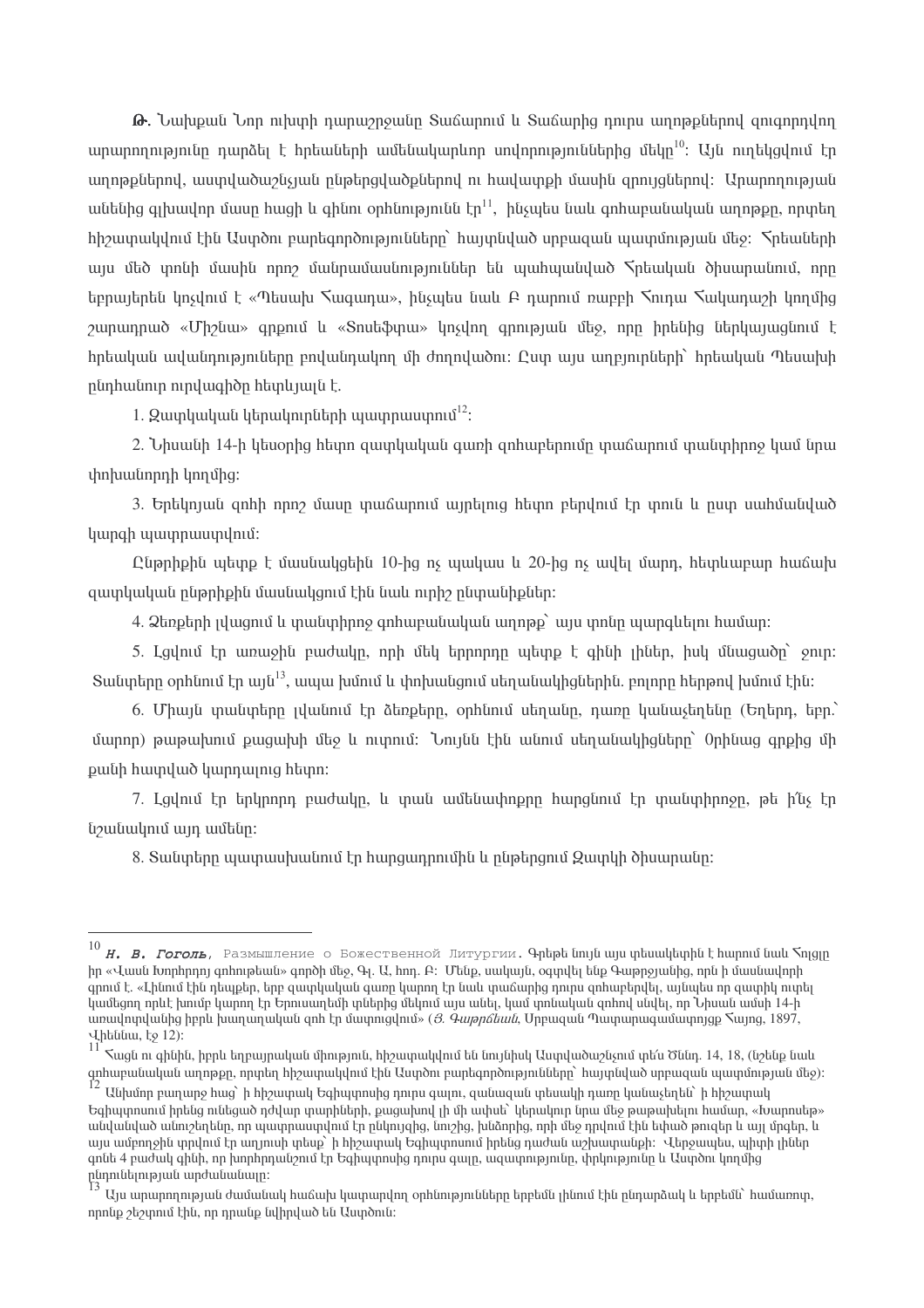9. Այս ընթացքում առանձին-առանձին բարձրացնում էր սեղանին դրված կերակուրները` տալով դրանց բազատրությունները։ Ապա Աստծուն ուղղված գոհաբանական խոսբերով հորդորում էր սեղանակիզներին սաղմոսներ երգել:

10. Բոլորը միասնաբար երգում էին ΔԺԲ 1-ից մինչև ΔԺԳ 8 սաղմոսի 8-րդ համարը:

11. Տանտերը օրինում էր արդեն լզված երրորդ բաժակը, որը և խմվում էր հենց այդ պահին։

12. Տանտերը լվանում էր ձեռքերը, վերցնում երկու բաղարջ hաց (եբր.՝ մացա), նրանցից մեկը կիսում երկու մասի, դնում առաջինի տակ և վեր բարձրացնելով` օրհնում, ապա վերցնում էր դառը բանջարը, թաթախում Խարոսեթի մեջ և իր ուղղելուց հետո` հաց ու բանջար տալիս սեղանակիցներին։

13. Ապա սկսվում էր բուն ընթրիքը, և ամեն մարդ կամավոր օգտվում էր սեղանից։ Բայց իբրև վերջին պատառ` յուրաքանչյուրը ուտում էր զոհված գառան մսից, որից հետո այլևս արգելվում էր այդ opp nplit puili night.

14. *Qunpuph plugniu*:

15. Լցնում էին երրորդ բաժակը, որի ժամանակ գոհության աղոթք էր ասվում, որը մի կողմից՝ շնորհակայության խոսք էր սննդի և աստվածային այլ բարիքների համար և մյուս կողմից էլ՝ այլևայլ խնդրվածքներ էին ուղղված` Իսրայելի ժողովրդին օրհնելու Մեսիայի գալստյան համար:

16. Երրորդ բաժակը խմելուց անմիջապես հետո լցվում էր չորրորդ բաժակը, և բոլորը միասին ulumu thu to quite the metal (Ulumhu) 2-nn uluun (Ulumu co do thusu co do Q, 9), uluu Uto Sulu lnsyluon (Uumu, ΔLb).

17. Բաժակի օրհնություն, որը խմելուց հետո այլևս այդ օրը իրավունք չկար որևէ ըմպելիք խմելու։

Այսքանով վերջանում էր զատկական ընթրիքը, սակայն երբեմն նաև խմում էին հինգերորդ` Եղիա մարգարեի բաժակը, որի համար լրացուցիչ երգում էին ՃԻ-ից մինչև ՃԼԷ սաղմոսը։

Այս ընթրիթի ժամանակ հազվադեպ չէին այն զրույզները, որոնք ստանում էին մեսիական  $\mu$ զունավորումներ $^{14}$ ։ Մեղանի շուրջ հավաքվածները աղոթում էին այն օրերի համար, երբ Աստծու ներկայությունը աշխարհում կդառնար հավիտյան տեսանելի և իրական, երբ Տիրոջ կողմից ուղարկված Մեսիայի միջոցով Նոր Ուխտ կիաստատվեր մարդկանց և Աստծու միջև:

#### JECLISIIL TIISIICIA

 $\sigma$ .  $\zeta$ ին Ուխտում արդեն իսկ վկայված էր (տե՛ս Երեմ. LU, 32), որ Նոր Ուխտի հիմնադրումը նման չպետք է լիներ Տին Ուխտի օրինադրությանը։ Եվ իսկապես մենք տեսնում ենք իրարից որոշակիորեն տարբեր երկու երևույթ, որտեղ Նոր Ուխտի հաստատումը թեև արտաքին պահանջների, ազգային սովորությունների և հրեական կրոնական ավանդության պահպանման թելադրանքով որոշ պայմաներում ստանում է հինկտակարանյան սովորույթների ու ծեսերի նմանատիպ կառուցվածքի  $\mu$ րանցավորում, սակայն իր խորհրդով բազահայտորեն հռչակում է  $\mu$ ն Ուխտի կենսունակությունը, որ է՝ իբրև կենաց ծառ պտղաբերելու կարողությունը և Նոր Ուիսրի հաղթանակը նախ` Մարդու Որդու

<sup>14</sup> **А. Мень**, Православное Богослужение, 1991 ст. 32..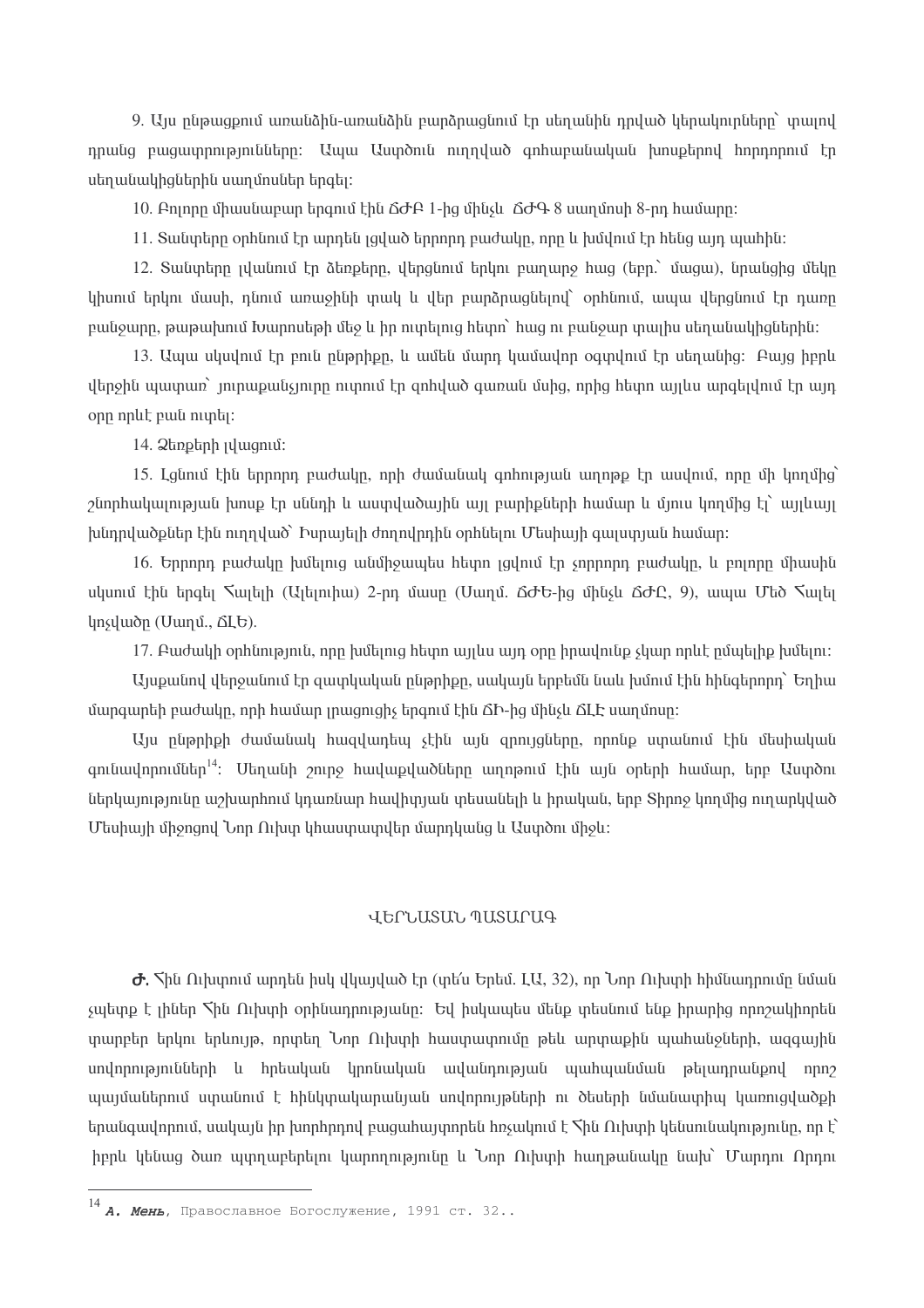ցոհաբերության և ապա Հարության հավատքրվ, որով ներվում են մարդկանց Իրենց մեղքերը և Արարիչը, սիրո անդիմադրելի ուժին տեղի տալով, խոնարհվում է դեպի Իր արարածները։

 $\sigma$ U, Augh unwithg, pt' Uumuluid մարդ փոխիարաբերության և pt' impihul Unp Orlumh (h տարբերություն Տնի) հաշտությունը կնքելու ձևի և տեղի միջև կան հստակ տարբերություններ։ Քանցի այնտեղ Մինա սարի բարձունքն է և մարդկային խառնիճաղանջ ամբոխը, որ չի համառձակվում մոտենալ նույնիսկ սարի ստորոտին, իսկ այստեղ կիսամութ վերնահարկն է և Ուսուզիչը` շրջապատված Իր աշակերտներով: Այնտեղ ամպրոպ է ու որոտ, այստեղ` Նազարեթցու` հանգստություն ներշնչող և խորհրդավոր խոսքեր արտաբերող մեղմանուշ ձայնը։ Մինայում սոսկ հույսն է երանության, *timpophtmulp* **Uuyon** այցելության, իսկ Երուսաղեմի անշուք տներից մեկում Մեսիան` Աստվածամարդը, տոնախմբություն է անում նրանց հետ, ովքեր սիրում են Իրեն։ Նա արդեն ասել էր. «Ով Ինձ է տեսնում, տեսնում է  $\zeta$ որը» ( $\zeta$ ովի. ԺԴ 9)՝ իրականություն դարձնելով այն, ինչը դարեր շարունակ, իբրև պայծառ երազ, փայփայել էր Իր ժողովուրդը։ Այս խորհուրդը կոչված էր սիրո hwyhyhtuwywu *u*unnintini Նրա հավատարիմներին`  $2$ n uun $2$ h մեջ uhuulnpunul *unwuq* U utumuman un h uh ul Shnn μ Ωι ung h http:

 $\mathcal{S}$ իսուս Քրիստոսի վերջին ընթրիք - ահա այս է  $\mathcal{S}$ աղորդության խորհրդի ծագումը։

ታይ. Uuluuluud, Պատարագը անմիջականորեն ծնունդ է առել ավետարանական ժամանակաշրջանից, որը մեց տեղափոխում է դեպի մի միջավայր, ուր օրենսցետներին ու փարիսեցիներին ժառանգություն թորնված կենդանի իավատքը սկսել էր փտել իիմքից` այդախյով կյանքը դարձնելով դատարկության ու դատապարտության նախապատրաստություն։ Բայց մի բան է ճշմարիտ հիմքերի վրա՝ շահամոլությամբ ու կեղծավորությամբ շենք կառուցելը և մի այլ բան՝ աստվածահիմն հիմբերը, այդ ամբողջ արտոտությունից յվանայն ու նոան նոր ավյուն ու նոր կենդանություն ներարկելը։ Այս տեսանկյունից շատ բնական էր և նույնիսկ անհրաժեշտ, որ Քրիստոս և Իր աշակերտները «hnqnվ և ճշմարտությամբ» (Sndh. Դ. 23) կատարեին Մովսեսի միջոցով Աստծու այատվիրած իրեական զատկական սովորությունը, «որովիետև այրպեսէր վայել, որ կատարվեր ամեն unnunnin milli» (huun. Uuunn. 9, 15): Quunh husultu nn hnauluulu undnnnin milli lin uuuhulusniu. այդպես էլ նախապատրաստվեցին, բայց այս անգամ ոչ թե զատկական գառն էր խորհրդանշում աստվածային ուխտը, այլ Ինքը` Մեսիան, Որի միջոցով կնքվեց հավիտենական հաշտության nuphuahn Ununsh li unununduah uholi:

Այդ օրը առաբյալները մի՞թե շփոթմունքով ու անհանգստությամբ չպիտի նայեին Քրիստոսին,  $t$ դրորդ «գոհաբանության բարձրացնելով nnn hppl  $\alpha$ արունակություն ավելացրեց. «Այս է նոր ուխտի իմ արյունը » (Մատթ. Ի 228) և, կիսելով բաղարջ հացը, այն անվանեց Իր մարմինը։ Այսպիսով մինչ այդ կատարված բոլոր ցոհաբերությունները մարդկային պատմության ողջ ընթացքում իրենց յրումին հասան Միոնի վերնատան մեջ, որով Աստծուն մերձ լինելու կարոտը հագեցավ Քրիստոսի երախտահատույց ցոհաբերության տոնակատարությամբ։

 $^{15}$ Ըստ զատկական ծիսակատարության` տանուտերը, բարձրացնելով երրորդ բաժակը ասում էր. «Ուզում եմ գոհություն hայտնել»: Այս աղոթքը մեկ կողմից երախտագիտության ու գոհության խոսք է՝ սննդի և ուրիշ աստվածային բարիքների համար, մյուս կողմից էլ զանազան խնդրվածքներ է արտահայատում Աստծուն, որպեսզի նա օրինի Իսրայելին` Մեսիայի գայստյան համար։ Այդ աղոթքներից մեկի մեջ ասվում է. «Ամենողորմը թող հաճի մեզ արժանի դարձնելու Մեսիայի օրերին և hանդերձյալ կյանքին»: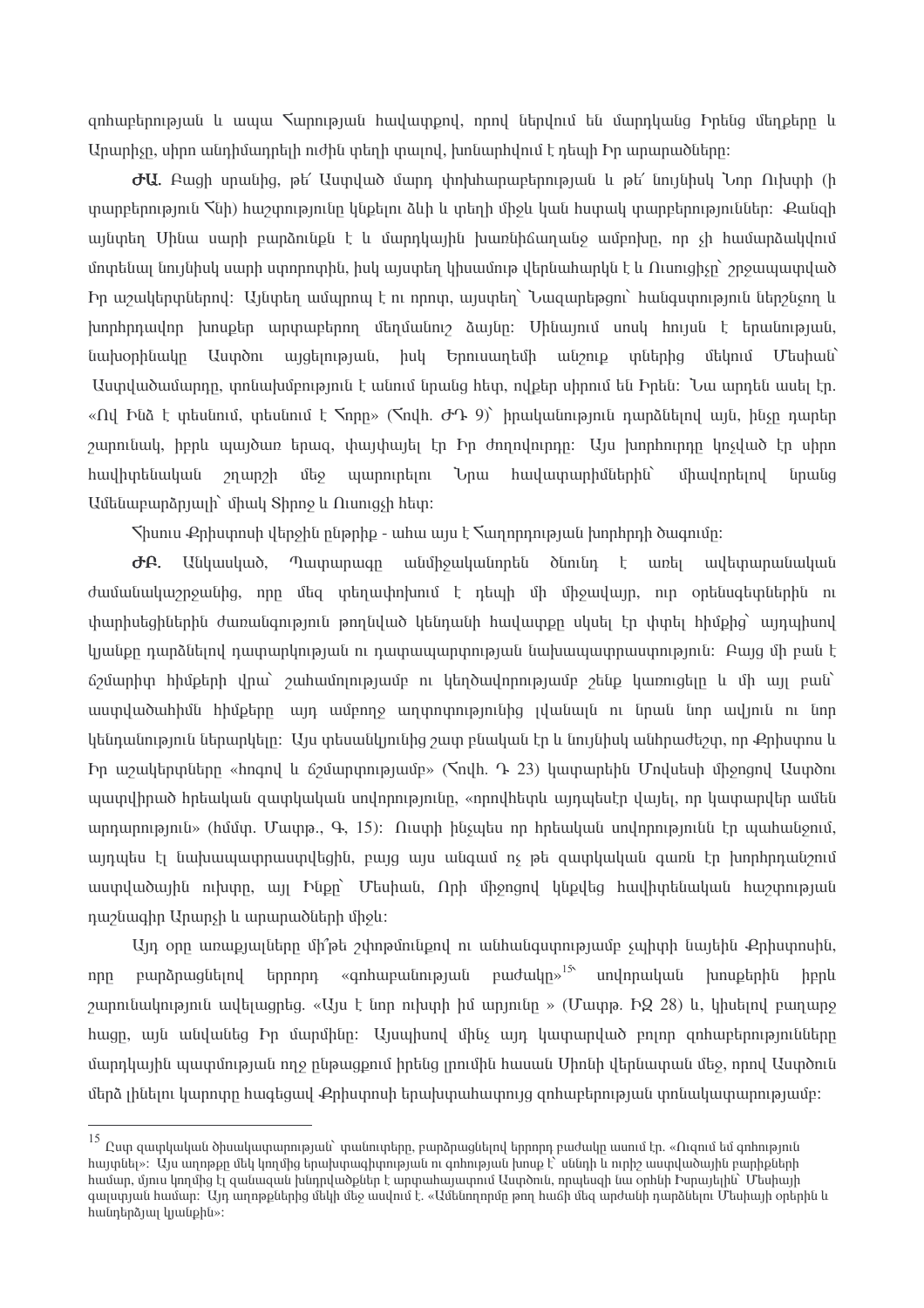$\sigma$ 9. Խոսքերով անհնար է բովանդակել Աստվածամարդու գոհաբերության խորհուրդը, որը կարելի է հասկանալ և կյանքի ուղեցույց դարձնել միայն ու միայն անեղծ ու անբիծ հավատով։ Այն նախ՝ տեղի ունեցավ Վերնատան մեջ և ապա՝ իր կանխասահմանված վախճանն ապրեց խաչի չարչարանքներով ու Փրկչի մահվամբ, որը տեսանելի և ենթադրելի դեպքերի հաջորդականությունը  $\mu$ չիախտեզ, բայց իր ծածկված խորհրդի էության մեջ շատ մեծ բեկում մտցրեց, այսինքն` ի դեմս  $\lambda$ իսուսի Uuyuud «Իր վրա վերցրեց մարդկության մեղքերը» (hմմտ. U muh. Գ, 5): Պատարագի Խորհուրդը hիմնադրած Աստծու Որդին, Ով նույնինքը մարմին առած Բանն էր՝ «մեռելներից առաջին հարություն unնnnn», իր հետ երկնքից երկիր իջեցրեց Աստծու Արքայությունը՝ հրահանգելով այդ անել Իր hhouunuulh huuun (huun. Lnil, bol, 19):

 $* * *$ 

Աստվածորդու Վերջին ընթրիքը դարձավ Իր Եկեղեցին խորհրդապաշտորեն Աստծուն միացնելու ynuuluunun upmala: Քրիստոսի httplunnnները, մերձենալով Tաnnnnnpյան բաժակին, ինչպես ասում  $\mathfrak k$  Պողոս առաքյայը, «հայտարարում են» Փրկչի մահը, որը մեծ անօրենության կատարումից բացի <u>hիշեցնում է նաև, որ մի մեծ խորհուրդ է կատարվել։ Սա սովորական ազդարարություն չէ, այլ ամեն</u> անցամ, երբ մատուցվում է «Անարյուն Ձոհը», այդ ժամանակ կատարվում է նաև տրամաբանության համար դժվարընկալելի վերերկրային մի իրողություն` Աստված այցելում է հավատացյալներին` անտեսանելիորեն բնակություն հաստատելով Իր Եկեղեցում:

Swali ni ahlihli մարդու huujun liuihuuntuuluud undnnuuluuli litinuulininlitin tili, nnnlignd մենք ապահովում ենք մեր վաղվա զոյությունը, սակայն Տաղորդության խորհրդի մեջ դրանք Նոր Ուխտի Onhն են, որով Քրիստոս նորից մարմնավորվում է մեզ համար և մեր մեջ: Այն օրվանից և հետո սրբագործված hացն ու գինին բարձրանում են երկրից գեր ի վեր, քան արեգակը, երբ ամեն անգամ աշխարհի որևէ ծայրում Shnn9 հիշատակի համար կատարվում է այս սրբագործումը, և ասես Խորհրդի բարեբեր զորությունը մետաքսյա ծածկոցի նման շղարշում է մեր երկիրը։ Երկրագունդը կատարում է իր վազքը, բայց աշխարհում չկա մի վայրկյան, երբ Տաղորդությունը դադարի ազդարարել մեղքերի թողության ու բավության անստվեր ուրախության մասին։ Անհնար է կարծել, որ խորհուրդները կարող են կատարվել իրենք իրենց կամ առանց Եկեղեցու մյուս անդամների հետ հաղորդակցության, բանցի ամենուր Եկեղեցին գործում է՝ իբրև Մարմին Քրիստոսի։ Եվ այս առաջին հերթին վերաբերում է Պատարագի Խորհրդին, որովհետև, ինչպես վերն ասացինք, «Պատարագ»-ի հունարեն համարժեքը թարգմանվում է «ընդհանուր գործ», որտեղ Եկեղեցին, որպես գյուխ ունենայով Աստծու Միածին Որդուն, իր հավատացյալներով (որ են` Մարմինը Քրիստոսի) իրականացնում է մեղքերի քավությունը։ Ուստի, եթե մարդը, գտնվելով եկեղեցում, չի հաղորդվում, սակայն խորապես ապրում է խորհուրդը` hnqեպես մասնակցելով նրան, ապա նա նպաստում է Աստծու քաղաքի կառուցմանը` հանդիսանալով մարդկային հասարակությունը սրբագործող կենդանի տաճարներից մեկը։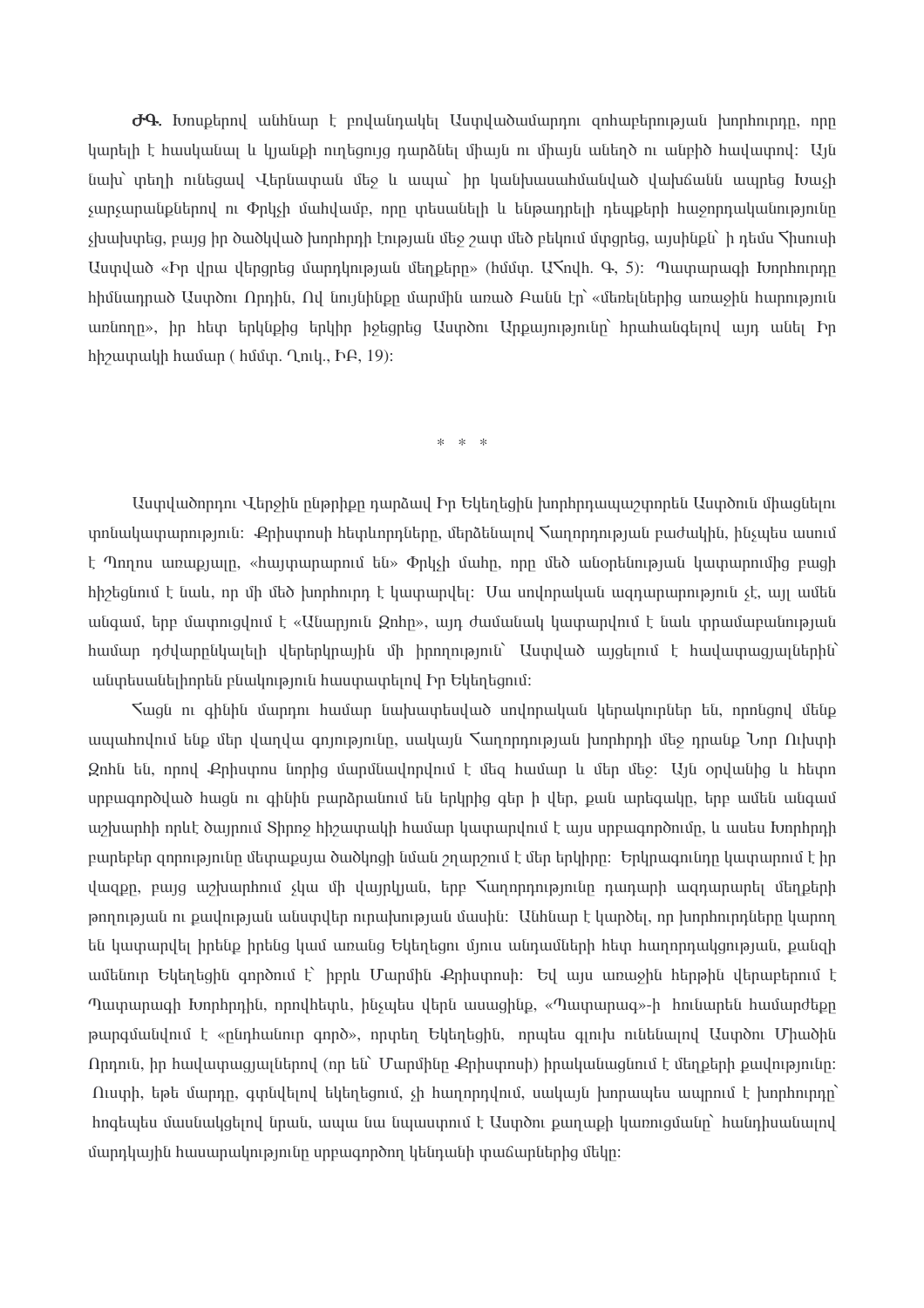#### ԱՌԱՔՅԱԼՆԵՐԻ ԵՎ ԱՌԱՔԵԼԱԿԱՆ ՇՐՋԱՆԻ ՊԱՏԱՐԱԳ

 $\partial$ Դ. Թեև Պատարագ մատուցողները դարերի ընթացքում փոխվել են, սակայն Խորհրդի էությունը և նրա աստվածաշնչյան ուղղափառությունը մնացել են անփոփոխ։ Այս են հաստատում Ավետարանը և առաջին դարերի քրիստոնեական եկեղեցու պատմությանն ու կենցաղավարությանն անդրադարձած շատ հեղինակներ։

Առաջին դարի 2-րդ կեսից, երբ առաբյալները սկսեցին գրի առնել Ավետարանները, նրանցից երեքը (Մատքեոս, ԻՁ, 26-28, Մարկոս, ԻԳ, 2-24, Ղուկաս, ԻԲ, 19-20) և նաև հետագայում Պողոսը (Ա Կորնթ., ԺԱ, 23-36) անդրադարձան Քրիստոսի կողմից Սուրբ Տաղորդության Խորհրդի հաստատմանը։ Uակայն նրանցից յուրաքանչյուրը յուրովի ներկայացրեց կատարվածը` պարտավորվածություն չզգայով ասել այն ամենը, ինչի մասին խոսել են մյուսները, թեև բոլորն էլ չեն մոռանում շեշտել էականը, որ է՝ հացի և գինու վրա Քրիստոսի արտասանած խոսքերը, որով նրանց ասածները անառարկելիորեն միախմբվում են միևնույն գլխավոր իմաստի շուրջ։ Արդ, վստահորեն կարելի է պնդել, որ առաքյալները որեցին Պատարացի առաջին իիմնաքարերը` որաես ականատեսներ վերնատան մեջ կատարվածի։

Ավետարանից տեղեկանում ենք, որ առաքյալները Քրիստոսի հարությունից հետո ևս քառասուն օրեր աշակերտեցին Աստծուն (տե՛ս Գործք, Ա, 3) և շատ ավելին հասկացան Արքայության մասին, քան նախկինում՝ ձգտելով Նրա բազակայության ժամանակ հանուն Միրո հիմնված Պատարագի  $q$ ործադրությամբ հաղորդակզվել Shnnջը, Ով Իր «Մարմնով ու Արյամբ» ճշմարտապես ներկա է Իրեն huu uu mumu mumba badan badan badan badan badan badan badan badan badan badan badan badan badan badan badan ba hheuunuulhu» (Ղուկ., ԻԲ, 19): Այս էր պատճառը, որ U. Noqhu արանայուց hետո առաքյայների միակ ու ամենից կարևոր մտահոգությունը պիտի լիներ իրենց հանձնված աստվածային կտակի իրագործումը, որի անկյունաքարն ու կյանքի աղբյուրը Տիրոջ Պատարագի խորհուրդն էր։ Մակայն առաքյայների նման Աստծու Խոսքին հավատարիմ առաջին քրիստոնյա հավատացյալներն էլ «Ամեն օր միասիրտ վաղ հաճախում էին տաճար, տներում հաց էին բեկանում և ուրախությամբ ու սրտի պարցությամբ  $\mu$ երակուր ուսրում: Օրհնում էին Աստծուն և ամբողջ ժողովրդի մեջ հարգանք վայելում» ( Գործք, Բ, 42,  $46-47$ :

 $\sigma$ Ե, Սիսալ կլիներ կարծել, որ «հացի բեկանումը» պարզապես սիրո ճաշ էր։ Այն, անշուշտ, պետք է հասկանալ Տաղորդության իմաստով, որ կատարվում էր ճիշտ այնպես, ինչպես այդ տեղի էր ունեցել զատկական գիշերը, այսինքն` հավատացյալների խումբը հետևում էր առաքյալների ուսուցմանը, հացի բեկանման հաղորդությանը և աղոթքներին (հմմտ. Գործք, Բ, 42), որովհետև Shnnջ ներկայությունը վայելելու համար այդպես էր պատվիրված Վերջին ընթրիքին՝ «Այս արեք Իմ հիշատակին» (Ղուկ., ԻԱ, 19, U Կորնթ., ԺU, 24) ապա դրանից հետո էին միայն «ուրախությամբ ու սրտի պարզությամբ կերակուր ni upni (Ղուկ., Բ, 46): Այսպիսին էր առաքելական պատարագների ընդհանուր ուրվագիծը <sup>16</sup>:

Եվ մեզ էլ անհավանական է թվում, որ Քրիստոսի կողմից առաքյալներին հանձնված այս խորհուրդը որոշակի ձև կամ հաջորդականություն չունենար (նկատի չունենք բուն ծիսական իմաստը),

 $^{16}$   $\it{B.}$  Չաթրճեան, Սրբազան Պատարազամատոյցք <code>S</code>այոց, 1897, Վիեննա, էջ17։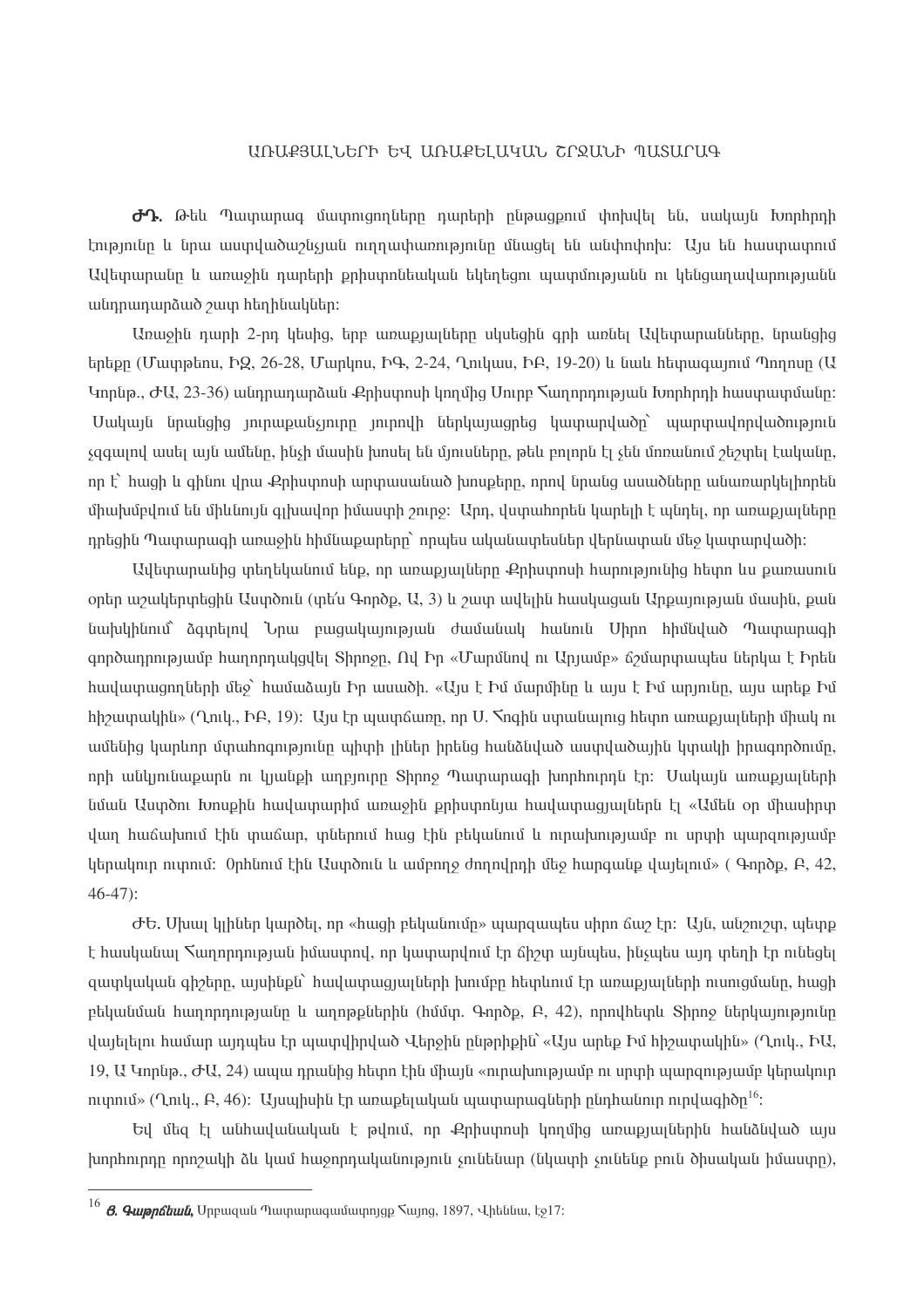այսինքն` օրինելու, գոհանալու, սրբագործելու, մանավանդ եթե հաշվի առնենք այն հանգամանքը, որ  $\mu$  kunhninnn huiuniumilta the hatuuluufi huinuuli uiniunnnuuluuna nifitann Quinlih (Tatuuluh $^{17}$ ) innfihfi. L hntilip` առաքյայներն էլ hntաներ էին` մեծացած hntական` ontilipn պահելու պատճառով հաճախ ծայրահեղությունների น์โเ*จ* րնկնող wuluunwuun uhouuluunnuu: Առաքյայների *uuunuud* ժամանակաշրջանում հավանաբար արարողությունները բանավոր էին կատարվում` պայմանավորված այն հանգամանքով, որ սկցբնական շրջանում դրանց զրի առնելու կարիքը չէր ցցացվում, ինչպես որ ավետարանների պարագային էր, չէ՞ որ այն համարվում էր առաքյալների վարդապետության և  $q$ ործունեության մի մասը (տե՛ս Գործք, Բ, 42), և նաև Դիոկղետիանոսի գահակայության օրոք այրված քրիստոնեական գրքերի կողքին ծիսական գրքերի մասին որևէ հիշատակություն չկա, ինչպես և այդպիսի գրքերի մասին հիշատակություն չկա նահատակների վարքերում։ Ուստի, պնդել, թե Վերնատան արարողությունը իբր որոշակի և ծիսական ձևավորում և կառուցվածք ունեցող արարողություն միանշանակ կիրառվել է նորահիմն եկեղեցում` անհիմն կլիներ, սակայն այն, որ Sumnnnnna uu hunnnnh tuluu yuunnunh uto uuun qnh t unuluud «Գործ pnu» և առաթելական  $p$ րրերում (Գործք, Բ, 42, Ի, 7, Ա Կորնթ., ԺԱ, Եբր., Ժ, 25), թույլ է տալիս եզրակացնելու որ վերջինս, հիմնված Վերջին ընթրիքի իրականության վրա և միացած հրեական Զատկի ծիսա-արարողակարգին  $(u\nu)$ տարբերություններով  $\mathbf{u}$ unonhuulmuannuutunnu  $hn$ nnnouulh huuuntina). ուներ <u>huonnnuluuնnua uu nnn aulhnua muu tunni muonnnuluu qunquqnun muuntq</u> unuptquluu շրջանում: Տետցիետե «Shnnջ hիշատակի համար» կատարվող արարողության մեջ փոփոխություններ մտցվեցին, և արարողությունը պատշաճ կատարելու համար կանոններ սահմանվեցին (Ա Կորնթ., ԺԱ,  $45, \sigma$  R,  $19, 34-35, 40$ ): Uuyuudh huufuun uuyuugnig yuunn tifu duunuiti R nunh pihuyinfiyuu htinhuuluutah anndtinn, nnnua uto ninnuulh liuu nuu uuthnuidtoinnipiuu hinuuniu t Suinnnnnipiuut արարողության մասին, ինչպես նաև մասնակի հետաքրքրություն է ներկայացնում այն ընդունված տեսակետը<sup>18</sup>, ըստ որի` սկզբնական պատարագը, որը գրեթե առանց փոփոխությունների պահպանվել է «Առաբեյական սահմանադրություն» կոչված գրքում, թե՛ ըստ իր կառուցվածքային բաժանումների և թե՛ խոսքերի` Քրիստոսի ժամանակներում կատարվող հրեական Պասեքի հետ խիստ կապվածություն ունի, որոնց համեմատությունը հանգեցնում է այն տեսակետին, որ այս նախնական պատարագը ձևավորվել է ճիշտ Քրիստոսի Պեսախից ընթացքում հաստատված Վերջին ընթրիքի նոր արարողության հիման վրա, ուստի և նախնական պատարագը Քրիստոսի Վերջին ընթրիքից հետո առաբյալներն են ավանդել նորահաստատ եկեղեցուն, որտեղ էլ աահաանվել է այն և ապա ցրի առնվել<sup>19</sup>: Բացի սրանից, գոյություն ունի նաև չորրորդ Ավետարանչի մասին 2-րդ դարի առաջին կեսին գրված «Տանգիստ երաներոյն Յովհաննու» գրությունը, որի մեջ նկարագրված է դեռևս սաղմնային tho ulnu quantum sunnnnnu quu hunnnnn huununnun tun tunupuun durppul, nin oquuqquqduu t «բեկանել hացի» արտահայտությունը, որը Uուրբ խորհրդի սկզբնական առաթելական անվանումն էր։

 $^{17}$ Պասեք - հրեական «պեսախ» բառի ոչ ճիշտ տառադարձումն է` կատարված հունարենի միջոցով։

 $18$  8. Գաթրճեան, Սրբազան Պատարազամատույցք Տայոց, 1897, Վիեննա, էջ 53:

<sup>19&</sup>lt;br>«Առաքելական սահմանադրություն» կոչվող գրվածքը թերևս գոյություն է ունեցել 3-րդ դարում, սակայն խմբագրվել 4-րդ դարի երկրորդ կեսում և վերջնական տեսքի բերվել իբրև «Առաքելական սահմանադրություն» 5-րդ դարի սկզբին (նույն տեղում  $tg$  25):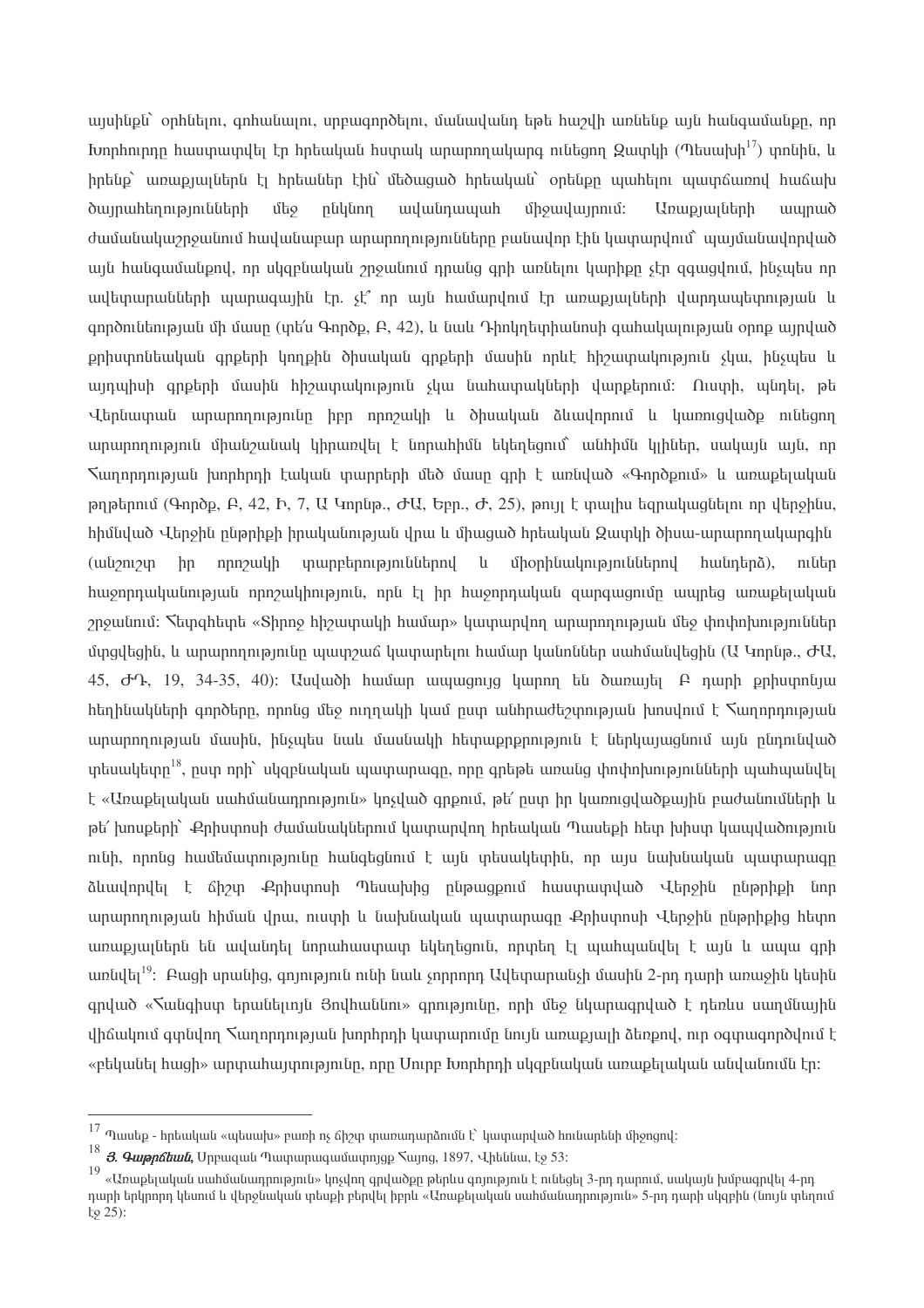$\partial \Omega$ .  $\sigma$  ամանակի սահքի հետ, Երուսաղեմից բացի, նաև նմանատիպ սկզբունքներով գործող այլ huutuytipti thu yuqutuytinuylniu Sonutuyluuti yuyunnipuuti uyniu ongututtinniu, htisuytiu, onhtuuy, Մամարիայում, Գայիլիայում, Անտիոթում և այլուր, որոնք իրենց գյուխ ունենայով առաքյայներին և կամ առաքյալների կողմից հավանության արժանացած մարդկանց՝ «Տարատևում էին առաքյալների niuniquulu, huinnnininiquulu, huigh puluuluulululu lu uinnippliunh ulus» (9mpdp, P, 42): Uju tuluntighliunn pphuynutuyuu huuuuuu huuuu huu waa huu wuu yuuunuun top npn alutin qnh uunuu dhuuuuuuuuu huu hnı *z*im huu un: Unu huh yunn էին լինել դիփսիխները, որոնք պարունակում էին այն անձնավորությունների և եկեղեցիների ցանկը, որոնց համար պետք էր աղոթել։ Տաջորդը կարող էր լինել ծիսակատարի կողմից արտասանվող աղոթքների ժողովածուն, ապա ընտրանին՝ ընթերցողների nı երգողների hամար և այլն»<sup>20</sup>: Գրի առնված տարբեր hատվածներ, սակայն, ունեին տեղական բնույթ: Նրանք կարող էին լավագույն դեպքում կիրառություն ստանալ այնպիսի եկեղեցիներում, որոնք կախյալ վիճակում էին այն եկեղեցուց, որտեղ գրի էին առնվել այդ հատվածները։ Արդ, գլխավոր եկեղեցում կացմված վերոհիշյալ որևէ հավաքածու, բնական էր, որ որոշ ժամանակ հետո լուրացվեր այդ շրջանի մյուս եկեղեցիների կողմից՝ հիմքում ունենայով միևնույն միջուկը։ Առաքյայների ժամանակ huuupuupuud yungn yhnynpunpyntuttp yptig uutipouuutu tiputtighg htipn: A nunh unuiohti ytuniu, ինչպես վերը տեսանք, կային վկայություններ առաքյայների կատարած Տաղորդության մասին։ Unwigha n 2010 no unnulu R nunnui, animiaini nu and an untulu Sunnninia նկարագրություններ։ Ըստ ոմանց` այրաիսի մի ապտարագ նկարագրում է ինքը` Տուստինոսը, որն ապրել է Բ դարի 2-րդ կեսին<sup>21</sup>: Բացի նրանից, որ մենք այդ գրվածքով կարողանում ենք որոշակի կառուցվածքային պատկերացում կազմել նրա օրոք կատարվող պատարագի արարողակարգի utuuhu<sup>22</sup>, utilip lituli uh zunp tun tulantilini tahu lilip lilip umulunun lutuudud muuntilimeen, tutuhph ontah uwuhu:

 $\sigma$ Է.  $\zeta$ ուստինոսի մի վկայության համաձայն` արդեն Բ դարի կեսին  $\zeta$ աղորդության և ագապեի ifholi liuin nnnouilih iniuniulioiuinnii, puiliah Nunnnnnimiinii dain liliuniuantani duifuliuili liui nntat ynnu pu məndə bu qala bu qala sahiyinin qala bu qala badan badan bu qala badan bu qalman bu qalman badan bu qa

1. Luphpqnu.

- 3. Unnap pnin umnumum huum.
- 4. Ivununnipjuit huiupnijn.
- 5. Suigh, ghlini li 9ph մայրուցում` սարկավացի կողմից.
- 6. Գոհաբանական աղոթք` եպիսկոպոսի կողմից.
- 7. Unpwgnndniu.
- 8. Թողություն` մարդկանց համար.
- 9. Ժողովրդի կողմից ասված «ամեն».
- 10. Summmmmmli:

Այս գործի մեջ նաև ակնարկություն կա կարիքավորների համար ողորմություն հավաքելու մասին, բայց հայտնի չէ թե արարողության որ մասում է այն տեղի ունեցել։

<sup>&</sup>lt;sup>20</sup> Տե՛ս «Գանձասար», Ա, 1992, *Մ. վրդ. Աջապահյան*, Քրիստոնէական Պատարագի Նախադրեալները, Էջ 86։

<sup>21</sup> *8. Գաթրճեան*, Սրբազան Պատարազամատոյցք Տայոց, 1897, Վիեննա, էջ 22։

 $22$  <br> Հուստինոսի պատարագի ծիսական կառուցվածքը հետևյալն է՝

<sup>2.</sup> Քարոց` նախագահող եպիսկոպոսի կողմից.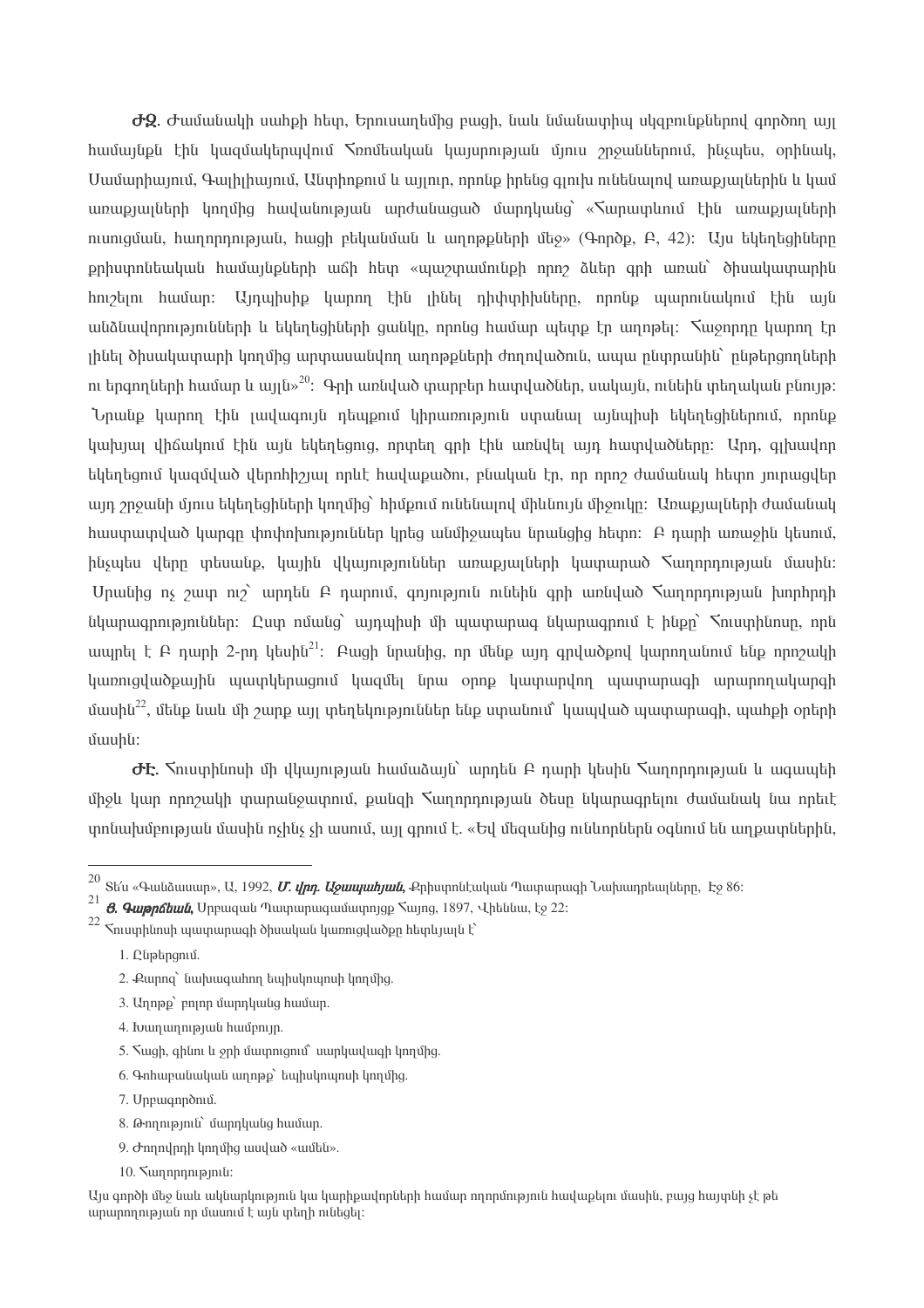ել մենք միասին ենք ապրում` մեկս մյուսով... Ունևորները իրենց հոժար կամքով են տալիս, որքան որ ցանկանում են, իսկ հավաթվածը պահվում է առաջնորդի մոտ, որն էլ հոգ է տանում որբերի ու այրիների մասին»<sup>23</sup>: Այս կապակցությամբ կարեւոր է նաեւ Պլինիոսի (112թ.) կողմից եկեղեցական պաշտամունքի նկարագրությունը, որտեղ խոսվում է քրիստոնյաների՝ «հայտնի օրը» երկու անգամ իավաքվելու մասին` մասնավորաբար նշելով, որ դրանցից մեկը կատարվում էր լուսաբացից առաջ, որից անմիջապես հետո թրիստոնյաները ցրվում էին, և երկրորդը` ցերեկը կամ երեկոյան։ Այս տեղեկություններից պարզ է դառնում, որ Ա դարի վերջին եւ Բ դարի սկզբներին քրիստոնյաները huuluupulnu thu tinun uutiquu yhnuulih onn: Uju uuttun yuun huuluutuuluuti luunnn t pilui, tipti անդրադառնանք կորնթացիներին ուղղված Պողոս առաքյալի խոսքերին (Ա Կորնթ., ԺԱ, 21), որտեղ առաքյայր դժգոհում է քրիստոնյաների անվայել պահվածքից, քանի որ յուրաքանչյուր ոք, ով ընթրիք ուներ առաջ էր ընկնում իր ընթրիքն ուտելու, և արդյունքում նա, ով չքավոր էր, քաղցած էր մնում, իսկ hարուստն էլ hարբում էր։ Առաքյալը huտակորեն ասում է, որ «Shnnջ տունը hաց ուտելու տեղ չէ...»:

 $\Omega$ յստի շատ բնական է, որ արդեն Տուստինոսի ժամանակներում Տաղորդությունից բաժանվեր սիրո ճաշի տոնախմբությունը, և վերջինս էլ ժամանակի ընթացքում վերածվեր նվիրատվության սովորության` հավատացյալների ապրելակերպին առավել հոգևոր բովանդակություն հաղորդելու huuun:

Quin tinui istu un illiunnia julio unungulniu t ish huntinin hutiqui uti ili modeli A, 46-47 hամարներից կարելի է եզրակացնել, որ հավատացյալները հավաքվում էին ամեն օր, բայց դարերի ընթացքում նրանց թվի ավելանալու հետ Տաղորդության խորհուրդը սկսեցին կատարել առավելաբար  $l$  կիրակի օրերին, որի մասին էլ հաստատում է  $\zeta$ ուստինիոսը` ասելով, որ այսպես կոչված Արևի օրը բոլոր huuluunuguun ulam ay dhonuluu qonn ah punup baha, huulup dhi uh nalt yan ama kuhi կարդազվում էր առաբյալների կամ մարզարեների գրվածքներիզ, ապա` ժողով անզկազնողը խրատներ էր տալիս` համաձայն այդ օրվա ընթերցվածքի, հետո կատարվում էր ընթհանրական ադոթը: Ադոթքի ավարտին տրվում էր Տաղորդություն, այս ընդացքում ժողով անցկացնողը ադոթում ու իր գոհունակությունն էր հայտնում Աստծուն այնպես, ինչպես կարող էր, և ժողովուրդն էլ տալիս էր իր 

 $\sigma$ Ը. Ինչ վերաբերում է այն բանին, թե հետագա դարերում ո՛ր օրերին է կատարվել Sumnnnnnow hunhninnn, մեց կարևոր տեղեկություն է hunnnnnuմ Մ. Պոսնովը, ըստ որի՝ Բ-Գ դարերի քրիստոնյաները, բացի կիրակի օրը երկու անգամ հավաքվելուց, հավաքվում էին նաև չորեքշաբթի և ուրբաթ օրերին։ Մակայն այս հավաքույթները ոչ բոլոր եկեղեցիներում էին կատարվում միանման, օրինակ` Ալեքսանդրիայում և Spnմում այս օրերին պատարաց չէր մատուցվում, դրանք այուտիրգիական օրեր էին։ Իսկ Արևեյթում և Կարթագենի եկեղեցում այդ օրերին պատարագ էր

Архепископ Филарет, Историческое учение об отцах церкви, Иустин, 1- я апология 1996, Москва ст. 58 - 59.

и<br>24 **Архепископ Филарет,** Историческое учение об отцах церкви, Иустин, 1-я апология 1996, Москва ст. 58 - 59.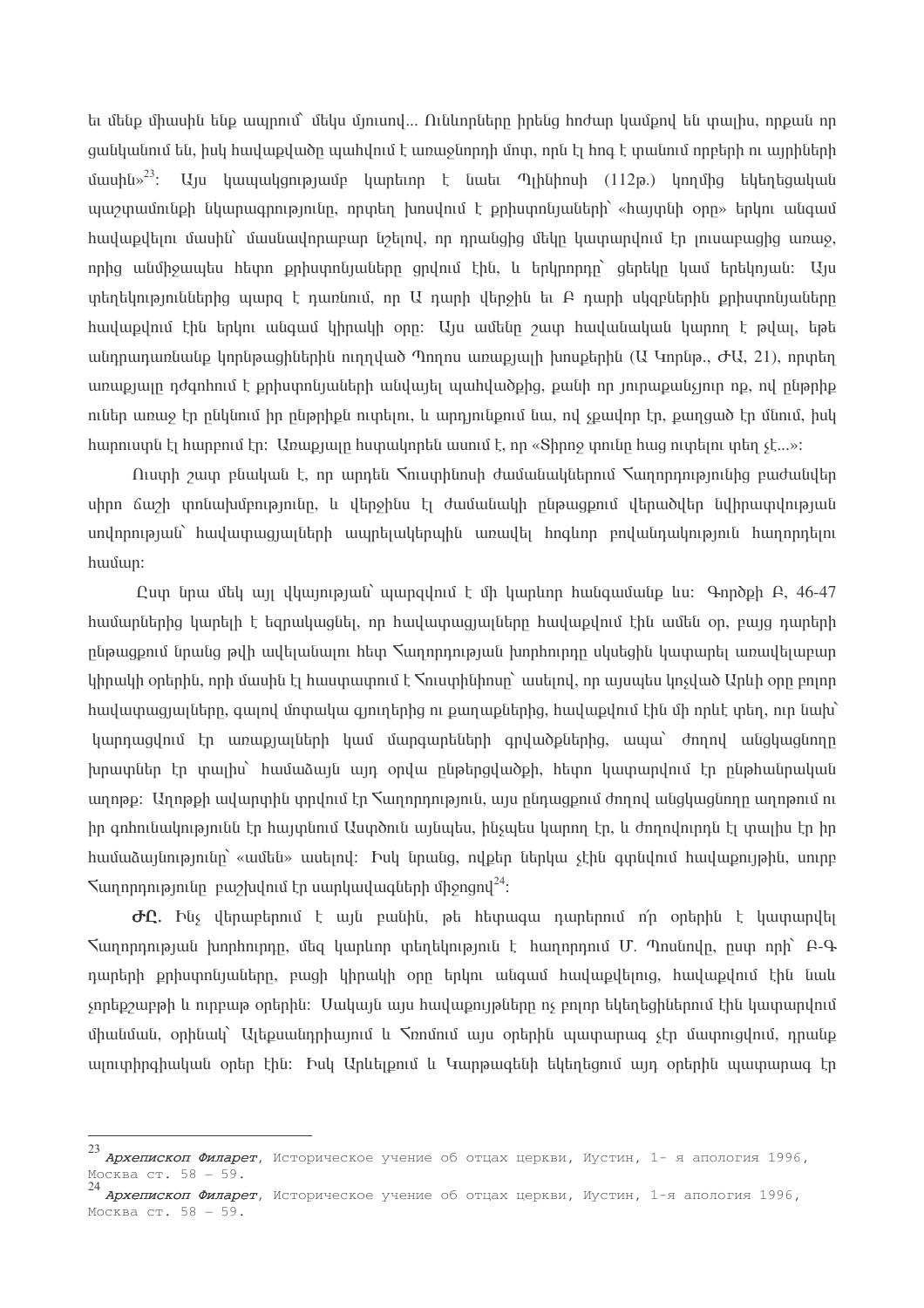մատուցվում։ Տետացայում Արևմուտքում և, մասնավորաբար Տռոմում սկսեցին պատարաց մատուցել  $\mu$ ulu  $\mu$ unung ontinh $\mu^{25}$ :

 $\sigma$ . Sun tilita tion of the notion of the summan summight U-4 nuntingular notion t that uwywit Quinnul Swgnitin «U. www.mugh ontinti, whowlp t dwuttin hun tilltintigin uto» nւսումնասիրության մեջ կան տեղեկություններ` բաղված հայ մատենագրության տարբեր շրջաններից, nnnunul thuuundnu t, nn Suquuunuunuu du, pugh hhnuuh ontinhg, yuunununuu t uunniqilti tuul շաբաթվա այլ օրերին։ Այսպես օրինակ՝ ուրբաթ օրերին պատարագ մատուցելու մասին վկայում է Undutu Ionnti unghu<sup>26</sup>, նաև Մանդակունին` իր ԻԲ ճառում: Բացի կիրակի օրերից պատարագելի էին huuunununu tuulu ninpui optinn: Auigh ninpui lu lihnuuli optinha n-b nuntinniu tinti tiu tuulu ujuununuuqh uy ontin tulhnulud «Staunti ui aultinunuuqti», «utunun hinuuqti», nnntiq hhauunuuqh ontinhti «huintuu quduuhu» ( $\Phi$ uuluunnu)<sup>27</sup>: Luul huintuutunutan an onhuuti Unatuun, nun  $\Phi$ uuluunnuh, tann այցելում էր մի որևէ տեղ, մատուցում էր «զպատարագն օրինութեան»: Q դարում դարձյալ պատարագի 2 on t  $\ln\ln$ , սակայն ոչ թե ուրբաթն ու կիրակին, այլ շաբաթն ու կիրակին<sup>28</sup>: Դվինի ժողովի huu un un under habin basa dan barat dari dan barat dan dan dan barat dan barat dan dan barat dari dan barat d  $\mu$ ասիանել...»<sup>29</sup>: Այս կարգն անփոփոխ է մնացել մինչև Ը դար։ Օձնեցու ժամանակ պատարագի օրերի կարգը տարբեր փոփոխություններ է կրում` եկեղեցու և վանքերի նվիրատուների պատճառով, իսկ Թ-Ժ nnh մասին վկայում են Գոիգոր Տաթևազին $^{31}$ , Զաքարիա Քանաքեռցի պատմիչը և ուրիշներ։ ԺԵ դարից ամենօրյա պատարագի մատուցումը որոշ վայրերում դադարում է։ Ըստ Դավրիժեցու վկայության՝ Umuthpnu, Sumutiq անապատում ԺԷ դարում տերունական տոներից բացի պատարագում էին միայն *purpura la lahnulla ontanhu*:

 $\mathbf{b}$ , Uu  $\gamma$ n $\gamma$ uununununun  $\gamma$ unnnnnu $\gamma$ uununnnnunununun uunun uununnnununun nunun uunun bptuhnuhq, «Դիդախեիզ», որոնք որոշակիորեն նկարագրում են այդ արարողակարգը: b միջի այլոզ, hting այս նկարագրություններում զարգացում ապրած հավելումները շարունակվում են պատարագի ավելի ուշ ձևերում, թեև դրանք ունեն նորկտակարանյան ծագում, ինչպես օրինակ՝ «խաղաղության huugnupp», nphu huugnhuppu tup U  $\theta$ tu., b, 27, 4np., 9, 26-nui, nungnupu t uuugnupuugh արարողության աչքի ընկնող հատվածը: Նվիրատվություն տալն ավելի ուշ դառնում է հաղորդության

<sup>25</sup> **М. Э. Поснов**, История Христеанской Церкви, 1991г, ст.208.

<sup>26</sup> *U. Ionphiluiginj*, Պատմութիւն Տայոց, Ե., 1991, էջ 302:

<sup>27</sup> **J.** *Sugnith***,** Unipp Պատարագի օրերն, տեսակք և ժամեր Տայ եկեղեցւոյ մէջ, Վենետիկ 1899թ. (2-րդ տպագրություն), էջ16,  $19:$ 

<sup>28&</sup>lt;br>28 Թե ինչո՞ւ է ուրբաթը փոխարինվում շաբաթով, դա բացատրվում է այսպես. մինչև Ե դարը ներառյալ սրբերի ու մարտիրոսների հիշատակները տոնվում էին հենց իրենց օրերին, բայց 2 դարից սկսած նրանց հիշատակը տոնվել և պատարաց է մատուցվել շաբաթ օրերին, որով և դուրս են եկել ինչպես ուրբաթը, այնպես էլ նրանց հատկացված առանձին ophpp` իբրև պատարագի օրեր, (Նույն տեղում, էջ 20-22)։<br><sup>29</sup> Նույն տեղում, էջ19։

<sup>30&</sup>lt;br>Stru *Ն. Լամբրոնացի,* «Մեկնութիւն խորհրդոյ պատարագին», Վենետիկ, 1847, էջ 179։

 $31$  *Qn. Suipliugh*, Punnqqhpp, 20thpuli hunning, 1740, to 351: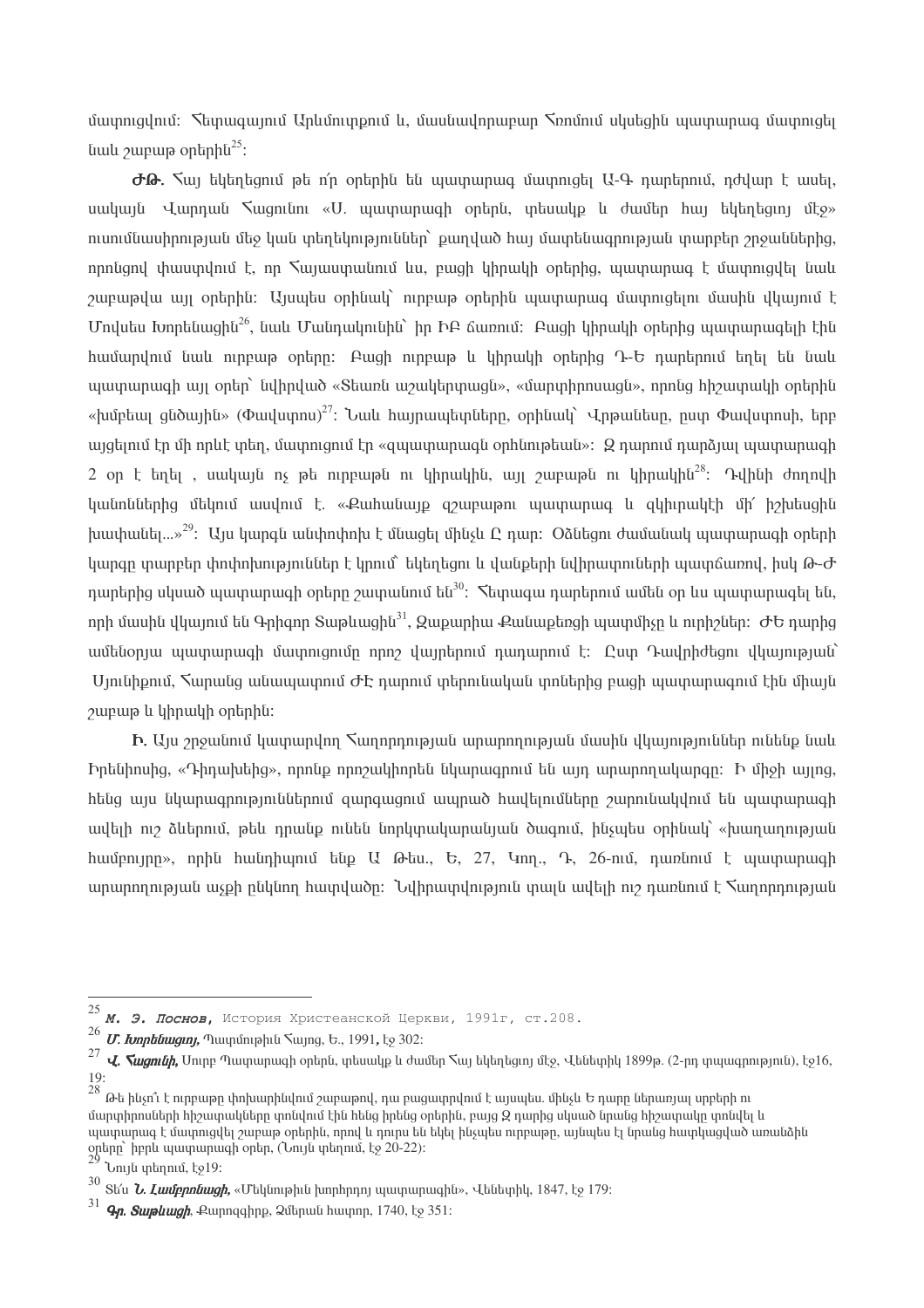htip կապված hաստարուն սովորություն, և, վերջապես, Պողոսի թղթերի և Տովհաննու Տայտնության onhuntanuluutu kanitu tununtanut tulun onguth Tulununun kanitu  $3^2$ :

ԻԱ, Ավետարանական այս հատվածից, ինչպես նաև վերոհիշյալ առաբելական շրջանի հայրերի  $q$ րվածքներից,  $U$  դարի վերջից մինչև Գ դարի սկիզբը ստեղծված գրվածքներից կարելի է ընդհանրացնել Տաղորդության արարողակարգի կառուցվածքային հետևյալ գլխավոր միավորները.

1. Ընթերցում, որի ժամանակ կարդացվում էր մարցարեների կամ առաքյայների ցրվածքներից (վարդապետություն), նվերների մատուցում՝ սիրո ճաշի (ազապեի) համար։ Այս սովորությունները <u>htimuguynyi pudulultiqhu uninp qnhnyajulu ujuzinuliniliphq, li iliyyqhlu iliyyi uhnn buzih humulihq</u>  $unl$ րրությունները, այսինքն`

buun un ni piu uu huu un nin.

Unnopn $33$ .

Ophunpjuuu tipqp (uumunuutip),

Նվիրումը, որին հետևում էր ցոհության աղոթքը (տե՛ս Եփես., Ե, 19-20),

2. Բուն կատարումը սուրբ Գոհության, որն անվանվում էր «հացի բեկանում» և միշտ աստվածային պաշտամունքի կենտրոնն էր կազմում։ Այդ ժամանակ էր կատարվում հացի և գինու unpuugnnonum, nn  $\ln \ln \ln \$ unuluunuun 2nhn: bul dnnnulninnu  $\ln \ln \ln \ln \ln \ln \ln$ ամեն (Ա Կորնթ., ԺԴ, 16).

3. Unnap ( $\mu$ [unnuluudoo]<sup>34</sup>.

4. Եվ վերջում` սարկավագների ձեռքով  $\zeta$ աղորդություն էր տրվում ներկաներին<sup>35</sup>:

 $\mathbf{P}$  . «Քրիստոնեական պատարագի նախադրյայները» ուսումնասիրության մեջ առանձինառանձին խոսելով վերը նշված գրվածքների և Գ դարի սկզբում գոյություն ունեցող գրությունների U. վրդ. Աջապահյանը, համառուրելով դրանցից յուրաքանչյուրի կառուցվածքը, բաժանում է գլխավոր միավորների, ապա ամփոփելով իր խոսքը` եզրակացնում. «Ուրեմն Գ դարի սկզբին Հաղորդությունը  $\alpha$  կարևորություն էր` որպես պաշտամունքի հատուկ գործողություն: Դրա պատկերը ավելի պարզ է, քան Նոր Կտակարանում։ Գոյություն ունի որոշակի և համասեռ ծես, աղոթքներն արդեն կրկնվել են այնքան, մինչև որ անփոփոխ տեսք են ստացել և հատուկ ընդհանուր թեմաները հաստատուն են՝ ինչպես գոհության աղոթքը, բոլոր տեսակի մարդկանց թողությունը և հավատքի խոստովանությունը... Sumnnnnuannlin umwali to nlinhulinin ali, nnn hlimwawinin ihlinin t pninn illid wumunwalilinh illio,

<sup>&</sup>lt;sup>32</sup> Տե՛ս «Գանձասար», Ա. 1992, *Մ. վրդ. Աջապահեան*, Քրիստոնէական Պատարագի Նախադրեալները, Էջ 87։

<sup>&</sup>lt;sup>33</sup> Նախնական շրջանի պատարագի աղոթքները փոխառված էին հրեական աղոթքներից, սակայն գոհաբանական «հիշատակությունը» այս դեպքում արդեն վերաբերում էր ոչ թե Տին Ուխտի պատմությանը, այլ Քրիստոսի փրկարար dunumpjuun:

<sup>34</sup> untiu U 4nphp. dU 26-29:

<sup>&</sup>lt;sub>35</sub> - Համա. *8. Գաթրճեան*, Սրբազան Պատարազամատոյցք Տայոց, 1897, Վիեննա, էջ 17-18, *и. Дмитпевскимь* 

историческое, догматическое и таинственное изъяснение Божествнной Литургии, 1993, ст. 64-67; husuu uu uu д. Иень, Православное Богослужение, 1991, ст. 34.

<sup>36</sup> *Պիստիս Սոֆիա*, Գործք Թովմայի, տե՛ս *8. Գաթրճեան*, Սրբազան Պատարազամատոյցք Տայոց, 1897, Վիեննա, էջ 32-37։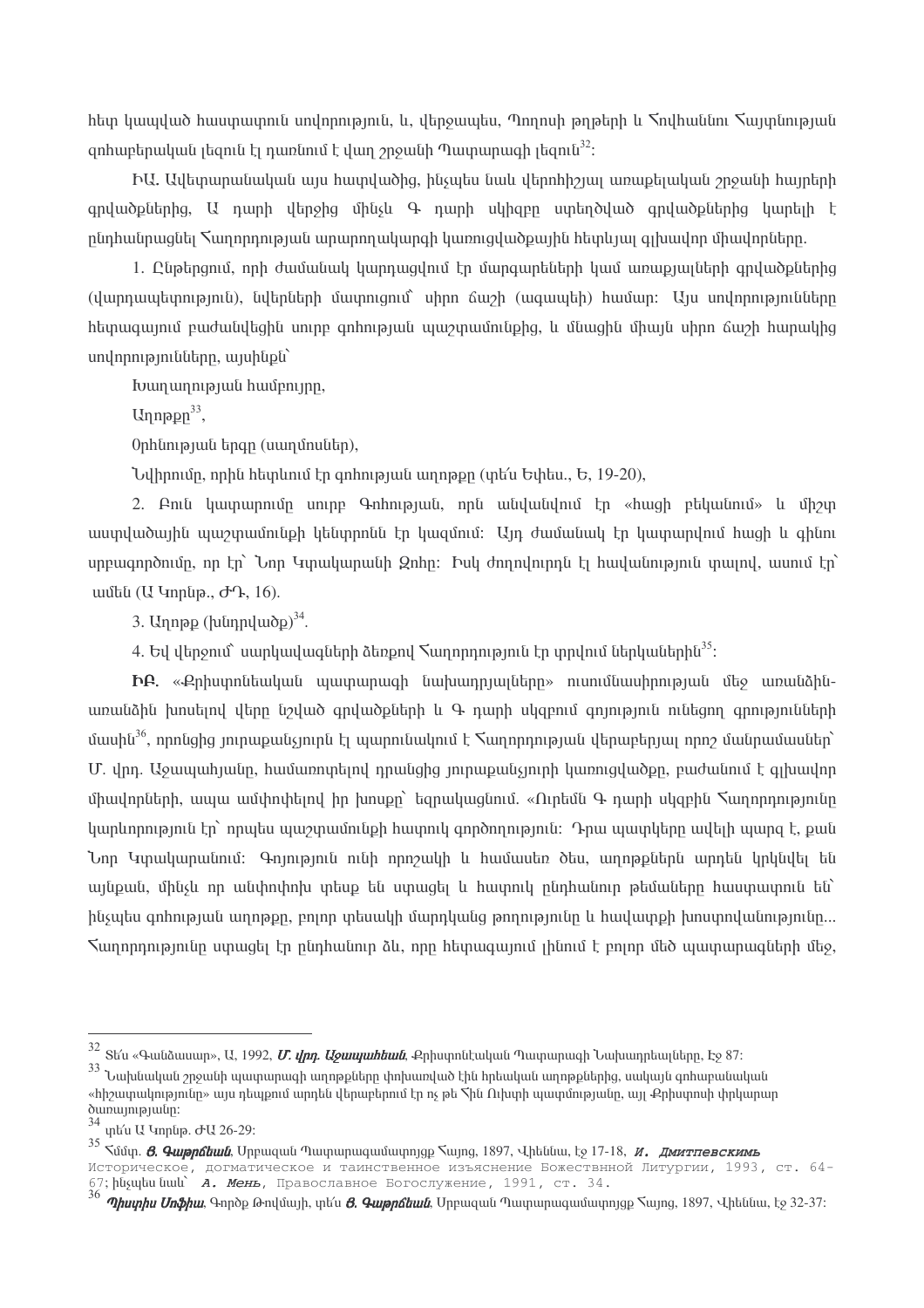այսինքն` ուներ երկու կարևոր մաս` U) «Խոսքի ծես» կոչվող նախապատրաստական արարողությունը  $\mu$  A) hhutuuluutu ununnnnumuntun, nnn hannuquunut linsilniut t Utuu Sinnuit 37:

hամայնք մշակել էր իր Պատարագի արարողակարգը<sup>38</sup>: Քանզի սոսկ այն հանգամանքը, որ Վերջին ընթրիքի ժամանակ Shnnջ խոսքերը մեզ հասել են զանացան տարբերակներով, փաստում է ինքնանկախ ավանդությունների գոյությունը։ Պատարագի կանոններ են գոյություն ունեցել Պաղեստինում, Ասորիքում, Փոքր Ասիայում, Եգիպտոսում, Տոոմում և այլ վայրերում։ Երբեմն նույնիսկ մի եկեղեցում գոյություն ունեին մի քանի տեսակ պատարագներ, ինչպես օրինակ`  $\zeta$ ումում $^{39}$ : Չնայած նրանց կառուցվածքային մասնավոր և տեղական տարբերություններին` այդ բոլոր պատարագներ ընդհանրանում էին «գոհաբանական աղոթքով»: Մակայն այդ ընդհանրագումը չպետք է հասկանալ իբրև նույնություն, թեև նրանց մեջ անփոփոխ էր մնում հիմնական գաղափարը։

**Ing.** Unn, husultu matuulup, Utanuunuulu Kunnnnnnnanuulu hunnhninnn hhululuud t hntauluulu Պեսախի արարողակարգի վրա, որը, սակայն, Տիրոջ կողմից ստացել է նոր իմաստ, այնտեղ են uppwgnpdylty hwqu ni qhuhu 62 umpywwytu ytpwynhyltyny Shpne uwpuu ni wpjwu: Ujuyty tu առաքյալները պատվեր ստացել «այս անել Sիրոջ հիշատակին» (հմմտ. Ղուկ., ԻԲ, 19): Ուրեմն վստահորեն կարելի է ասել, որ Ա-ից մինչև Գ դարի սկիզբը  $\zeta$ ադորդության արարողակարգն արդեն հաստատված էր առաքելահիմն բոլոր եկեղեցիներում։ Այս դարերի մասին մենք տեղեկություն ենք քաղում ոչ միայն Նոր Կտակարանից, այլ նաև Կղեմես Տռոմեացու և Բառնաբասի նամակներից, «Դիդախեից», Իգնատիոսի նամակներից, Տուստինոսից, «Տանգիստ երանելողն Յովհաննու»՝ Բ դարում qnyu qnndhq u unuti:

Այս շրջանում Տիրոջ աշակերտները սրբությամբ կատարել են այն, ինչ պատվիրված էր իրենց` փոխանցելով նորակացմ եկեղեցուն։ Նոր Կտակարանյան ցրություններից հայտնի է դառնում, որ այս շրջանում առկա են Տաղորդության արարողության էական տարրերը, այսինքն` սուրբգրային ընթերցումներ, սաղմոսների և հիմների երգեցողություն, քարոզներ, աղոթքներ, նվիրագործում և hunnnnnnpmli: Uu  $p$ pyuutmut uuttutonuu uuununuuqn nuntmut t  $p$ ununpp uttu uutquut: Juutuutuuth phpugpnu humuh th unhumuh (4nphp.,  $\partial U$ , 45,  $\partial \Omega$ , 19, 34-35, 40):  $\partial$ unuh pulnuh t uhumun արարողակարգ, աղոթթներն արդեն այնթան են կրկնվում, որ ստանում են անփոփոխ տեսթ. նրանց մեջ  $p$ նդհանուր թեմաները հաստատուն են, ինչպես օրինակ` «Գոհության աղոթքում»:

<sup>37</sup> **А. Мень**, Православное Богослужение, 1991, ст. 32..

<sup>38</sup> Stru «Դիդախե», անտիպ, q. 9:

 $39$  A. Мень, Православное Богослужение, 1991, ст. 35.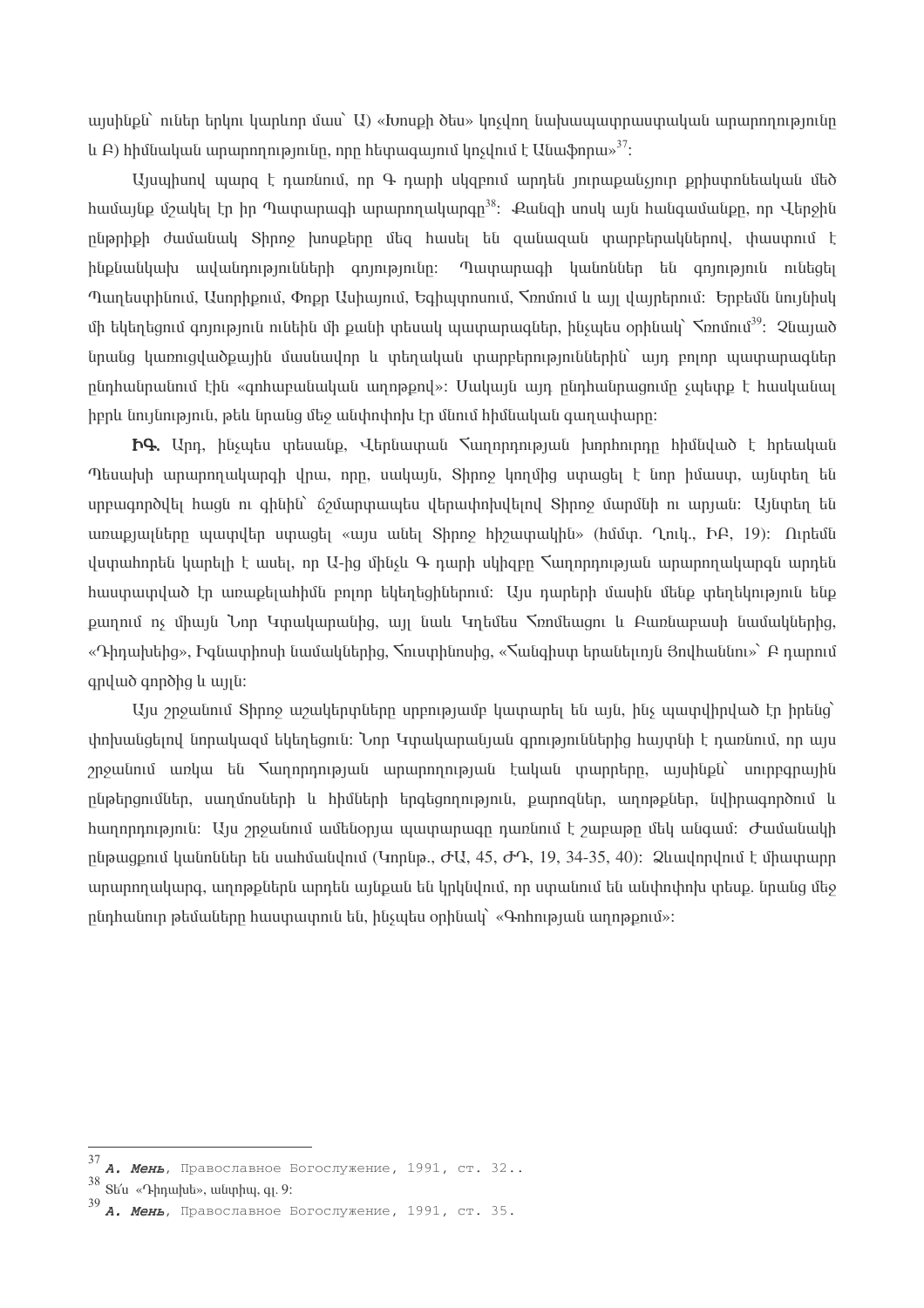# Tusuruah gurausnhum  $9 - b$  numbanu

 $\mathbf{h}$ , U-A դարերի սաղմնային պատարագը իր աստիճանական զարգացումն ապրեց տարբեր եկեղեցական շրջանակներում։ Ձանացան տեղական եկեղեցական ավանդությունները ձևավորվող այատարագի ծեսի մեջ առաջացրին որոշակի առանձնահատկություններ, որոնք թեև նույնն էին խորքում, սակայն տարբերվում էին մանրամասների մեջ։ Այս ժամանակահատվածի համար hատկապես հետաքրքրական է «Առաքելական սահմանումների» պատարագը, որը հաղորդության արարողությունը նկարագրող եկեղեցական ամենահին ամբողջական կանոնն  $\zeta^{40}$ : Թերևս հենց այս եկերեցական կանոնից են սկիցը առել մեր ապտարագները։ Մոանից են առաջին երեք դարերում բովանդակ եկեղեցու մեջ կիրառություն ստացել տեղական պատարագները, որից էլ հետագա դարերում առաջացել են միմյանցից բավական տարբերվող ծեսեր` այլևայլ եկեղեցական տարածքներում։ Այս այատարագն է, որ մեց երեք խմբագրություններով ժառանգություն է մնացել առաքյայներից, և եկեղեցիների մեծագույն մասը կիրառության մեջ էր դրել հենց այս պատարագի տարբերակները, որոնք «այնաէ՛ս իրարու նման էին, որ մի միայն կաթողիկէ և առաբելական պատարագամատուցին իբրև լոկ տեսակներ կներկայացրնէին։ Ուստի այս մի միակ, առաքելական պատարագին ամէնէն կատարեալ ներկայացուցիչն է Մահմանադրութեանց Ը գիրթը, թէև վերջինս այ յաւեւուածներ և եղանակաւորումնք  $l$ տած է եղեր»<sup>41</sup>: Unn, սոան իբրև ապագույց են ծառայում նաև մի շարք այլ վկայություններ, որոնք առավել պարզ են դարձնում այս կամ այն տեղայնացված եկեղեցում Գ-Դ դարերում կիրառություն ստացած պատարագների արարողակարգը, ինչպես օրինակ` Երուսաղեմի, Ասորիքի, Արևելյան Ասորական Եկեղեցու, Կապադովկիայի, Կ.Պոլսի, Տյուսիսային Աֆրիկայի Եկեղեցու, Տոոմի Եկեղեցու և  $u_{11}$  $\bar{u}^{42}$ :

 $Pb$ , Առանց մանրամասնությունների մեջ մտնելու ներկայացնում ենք «Առաքելական uաhմանումներ» գոբի մեջ տեղ գտած պատարագը` իր կարևոր բաժանումներով` իբրև Գ-Դ դարերում կատարվող նախնական պատարագի ամբողջական ձև, որից Ե և մյուս դարերի պատարագները վերցրել են իրենց հիմնական նյութը։ Բանասիրական քննությունը ցույց է տվել, որ հուստինոսի նկարագրած պատարագը, որտեղ «համաձայնութիւն մինչև ցբառ», շատ նման է այս պատարագին, սակայն վերջինս շատ ավելի ամբողջական է $^{43}$ : Նրա բովանդակությունը հետևյայն է $^{44}$ 

 $^{40}$  Այժմ արդեն պարզված է, որ «Առաքելական սահմանումների» Ը գիրքը, որն իր մեջ պարունակում է նաև Կղեմեսյան կոչվող ապտարացը, իրենից ներկայացնում է Դ ոպրի երկրորդ կեսին կատարված մի խմբացորւթյուն` արված մոտ 250 թվականին հունադեն լեզվով զոված առաջին եկերեցական կանոնից, որն այժմ ապիսանված է դատական եցիատական լոթնամատյանի մեջ (որն այս կանոնի առաջին ընդօրինակությունն է՝ կատարված Դ դարի սկզբին։ Վերջինս որոշ տարբերություններով թարգմանվել է մի բանի լեզուներով` տարբեր եկեղեցիներում օգտագործվելու նպատակով։ Այսինքն` իրականում եղել է մեկ ու միակ եկեղեցական կանոն` գրված հունարենով, որի 3-րդ խմբագրված տարբերակն է Առաքելական սահմանումների Ը  $\lim_{41}$  hup:

 $\beta$ . Quinna Chulu Unpugulu Tuununuguu wunning Suing, 1897, Uhtuu Louis 62:

<sup>42</sup> Այս մասին ավելի մանրամասն տե՛ս «Գանձասար» Ա,1992թ. *Մ. վրդ. Աջապահեան,* Քրիստոնէական Պատարագի Lumunntunutunn, Lo 94:

<sup>43&</sup>lt;br>**8. Գաթըճեան**, Սրբազան Պատարազամատույցք <mark>Տայոց, 1897, Վիեննա, էջ 22-26</mark>։

<sup>44&</sup>lt;br>Ալստեղ պետք է նշել, որ Դ դարի այս պատարագամատույցը մասնավորաբար Կապադովկիայի եկեղեցու հայրերը խմբագրեցին` ընդդեմ Արիոսի հետևորդների, որոնք կարդալով Տուստինոսի «Աստվածխոսությունը»` նրանում կիրառված «Անծին Աստված» եզրը կարող էին շահարկել հօգուտ իրենց մոլորության։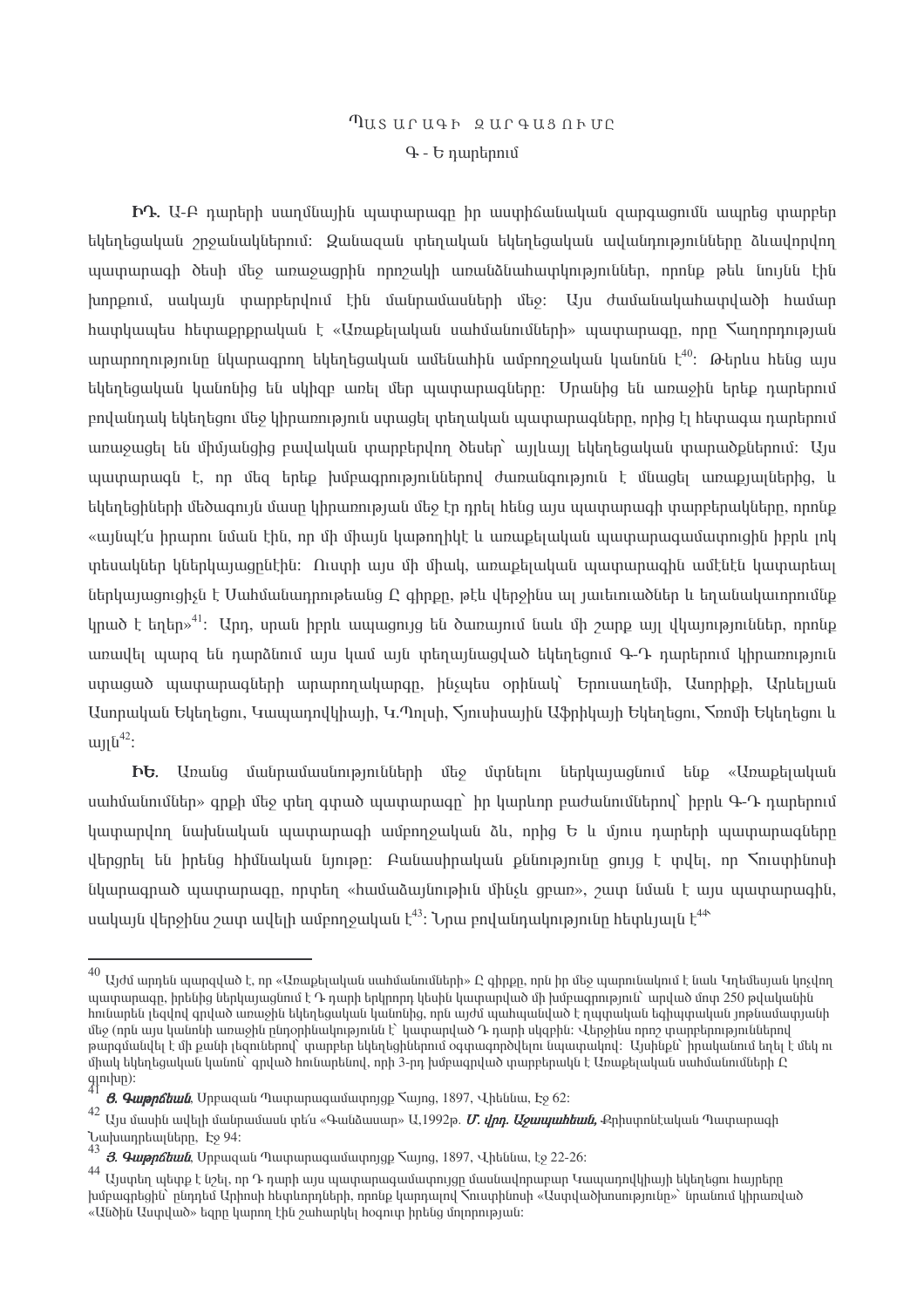U) Unipp Ulinph winwipility bought bulling nununung 45

1. Ընթերցումներ (Օրենք, Մարգարեներ, Թղթեր, Գործք, Ավետարան).

 $2.$   $\Omega$ n $\varphi$ nı $\varphi$ lı tu yuyuyuyuyu

3. Քարոզ ձեռնադրված եպիսկոպոսի կողմից, որից հետո բոլորը ոտքի են կանգնում, որպեսզի uwnywy pwnngh.

4. u) Uunhuuluugn punngnui t («ih' np muhhinnug, ih' np juuhuuluunhg... ») unnpph հրավիրելով երախաներին:

p) Uunluuluugh touuhuujha huufun ninunaulu punnah duufuufuulu donnulninna, np funnulh  $u$ nnanın  $\ln$ , minimpulisinin  $\ln$ shq htim iyuyuun himili  $\int$  Strn, minimpuli  $\ln$ 

5. Եպիսկոպոսը ամփոփում է սարկավագի քարոցը և տալիս իր օրինությունը:

6. Uumluuluuan umaulmu t tmuhuulitmhli, uuuu huuluunuunuulitmhli lins t uulmu ummatu linuulia համար, որպեսզի Քրիստոս սաստի չար դևերին և փրկի Իրեն աղոթողներին:

7. Նման բարոցներ և աղոթքներ են հաջորդում նաև անմաբուրների, թերահավատների և ապաշխարողների համար, և նրանք էլ իրենց հերթին արձակվում են:

Suuluunuuqting uuununuuq

1. Onhnipiwu punng yuu uunyuu wah huu unnippin.

2. Unnap huuluunuuqting tuuhuluunuh linnuhq.

3. Ononuli tuuhulununuh linnungi, lu uuunuu kuuli dinnunn linnungi

4. Ivun un ni puut huu un ni n<sup>46</sup>.

5. Lylugniu, uwplywywgp 9nip 1; jguniu pwhwuwijh dtnptinhu h tizuit «hnaingti unpnintiwu Uuunnon unhnung»:

 $\beta$ ) Կարգավորություն [ պատարագի ] Ձեբեդիայի [ որդի ]  $\zeta$ ովհաննեսի եղբայր  $\zeta$ ակոբոսի

1. Uwnywy wah pwnna («Uh' np | tinwhwing, uh' np | mulitunnug...»).

2.  $\mathbf{I}$  linum linum  $\mathbf{I}^{47}$ :

Uluu3nnu

3. Ողջույն` եպիսկոպոսի կողմից և պատասխան` ժողովրդի կողմից (Օրինություն).

4. Unutinh www.nww.mip.mu

- 5. Գոհաբանական աղոթք.
- 6. Ung Utanulptauluut.
- 7. Swuyuuunipiniu.

8. Uluuuutuh.

9. Uninp Snqni ibnulunsniu.

 $^{45}$  Թեև ինչպես այստեղ, այնպես էլ նույնի հաջորդ մասում հիշատակվում են առաքյալների անունները` իբրև այս գրություների հեղինակների, այնուամենայնիվ, իրենց մեջ պարունակած նյութով այդ եզրակացությունը անելու իրավունք չեն վերապահում։

<sup>46&</sup>lt;br>Այս ոնթագթում խաղաղության համբույր են փոխանցում հոգևորականները եպիսկոպոսին, տղամարդիկ` տղամարդկանց և կանայք` կանանց, իսկ երեխաները կանգնում են բեմի առաջ, և սարկավագներից մեկն էլ հսկում է նրանց, մյուս սարկավագները շրջում են` եկեղեցում կարգ ու կանոնը պահպանելու համար։

<sup>47&</sup>lt;br>Մաոկավագնեող Ընծան բերում են եպիսկոպոսին, քահանաները կանգնում են նրա աջ և ձախ կողմերում, իսկ սարկավագներից երկուսը քշոցները («ի պղնձի թիթղանց կամ ի փետրոց սիրամարգի կամ ի քողոլ») ձեռքներին, hանդարտորեն քշում են «զմանը մանը անասնիկսն որ թռչիցին, զի մի՛ ի բաժակսն արկանիցին»։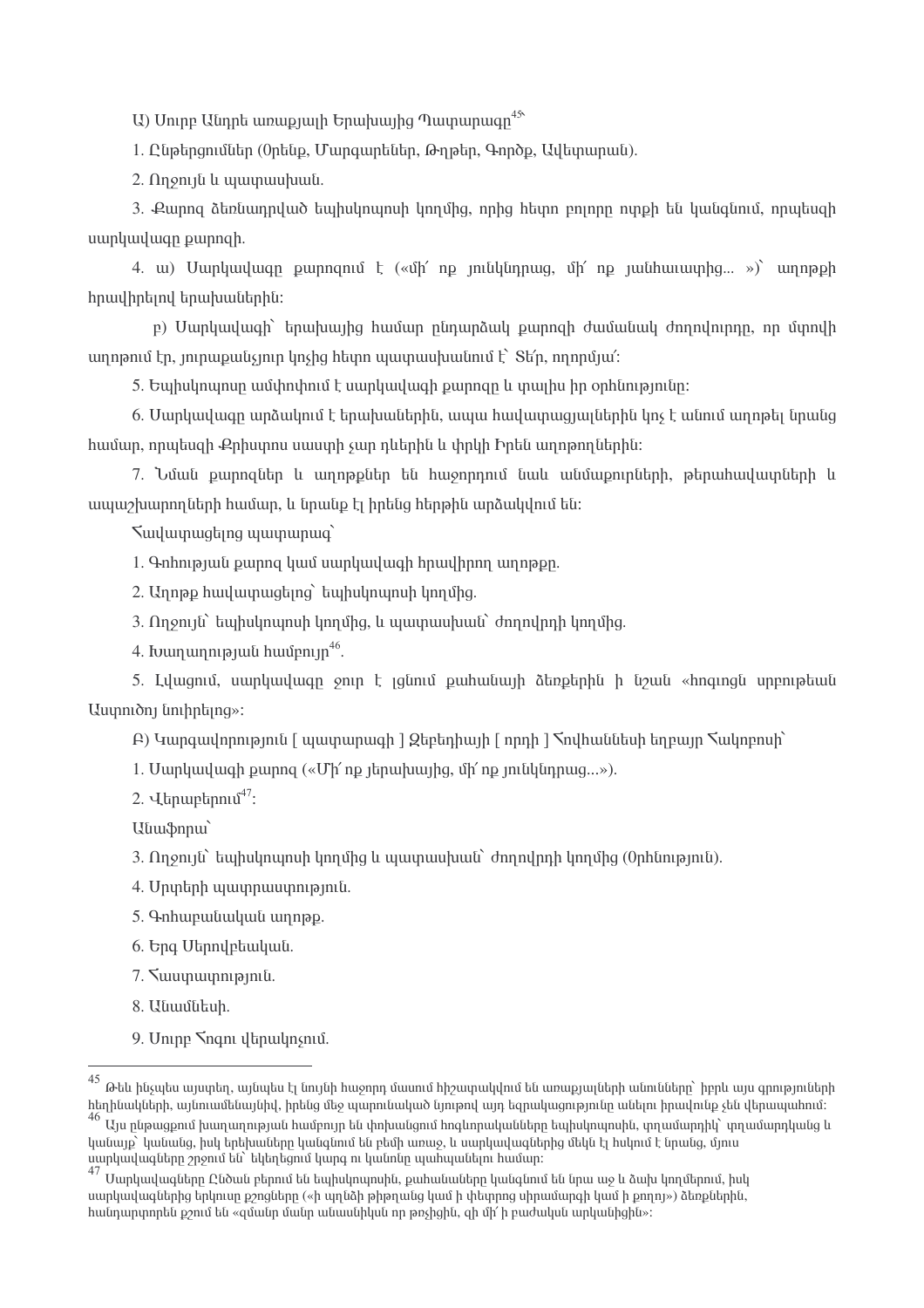10. Auntipununipini, npp ytinguitini t thununutunipiuiti, li dinnynpit uunit t uutit.

 $11.$  Ողջույն եպիսկոպոսի կողմից, և պատասխան ժողովրդի կողմից (Օրինություն).

12. Suyunununnun yali umungung dan dan dan kanalar dan hasa (Ibnung dan dan 12.

13. Unnap (Ivnuuphuuu) tupuluununuh lunung

14. Uwnywywg` Innuhunu t.

15. Unpni piu pungnugni unpni pinu unpng, u uju unu huli dan ni pin linnung

16.  $\sum$  munning  $\ln \frac{1}{8}$ .

17. Uwnywywgn dnnnynnhu hnwyhnni t wnnpph.

18. Գոհություն` եպիսկոպոսի կողմից։ Մարկավագն այս անգամ ժողովրդին հրավիրում է խոնարհումի և եպիսկոպոսից օրինություն ստանալու.

19. Onhunipiniu tupulununuh linnung.

20. Upaulunu vulpung h huununnuphu  $\frac{4^9}{5}$ :

 $EQ$ , Musultu արդեն վերն ասվեզ, «Առաքելական սահմանումների»  $\Omega$  qnph մեջ պահպանված այս այատարագը երրորդ խմբագրությունն է առաջին եկեղեցական կանոնի (այն գրված է եղել մոտավորապես 250 թվականին, hունարենով, ցավոք, այսօր չպահպանված): Ուստի սխալված չենք լինի, եթե ենթադրենք, որ վերը նկարագրված պատարագը դարերի ընթացքում որոշ տեքստային փոփոխությունների է ենթարկվել` կորգնելով իր սկզբնական անադարտ տեսբը, եթե ընդունենք Ֆունկի intinululunn, nuin nnh «Uniuptijulululu uuhululinulutin» ahnpn 9-7 nuntinnul anh uintiluid uh annd t. որը իր վերջնական տեսքը ստացել է Ե դարում։ Ուստի այս դեպքում շատ ավելի դժվար կլինի խոսել Գ դարում հունարենով գոված պատարագի տեքստի անադարտության մասին, թեև պահպանված են նոանից կատարված երեք խմբացողյթյուններն էլ։ Եթե վերն ասվածին ավելացնենք նաև այն, որ Գ-Դ դարերում առանձին եկեղեցիներ ունեցել են իրենց Տաղորդության խորիրդի արարողակարգը, ինչպես օրինակ` Երուսաղեմի, Ասորիքի, Տռոմի և այլն, ապա պետք է ասել, որ տեղական եկեղեցիների umunnnuluunan hn wantanyomuu tunutatu htunuaw wuynunuawuwunnyalitah qunququulu վրա,որն էլ հանգեցրեց այն բանին, որ տարբեր եկեղեցիներ ունեցան հստակ տարբերություններով ու հավելումներով իրենց պատարագը։

 $* * *$ 

Այսպիսով, առաջին երեք դարերի նյութը, նաև տարիների ընթագքում կուտակված բանասիրական հետացոտություններն ու պարցաբանումները մեց թույլ են տայիս եցրակացնելու, որ Վերնատան Տաղորդության խորհուրդը հիմնված է հրեական Պեսախի արարողակարգի վրա, որը սակայն, Տիրոջ կողմից ստացել է նոր իմաստ, այնտեղ են սրբացործվել հացն ու ցինին` ճշմարտապես

 $^{48}$  Հաղորդության ընթացքում երգվում է մի հատված ԼԳ սաղմոսից` «Օրհնեցից զՏէր յամենայն ժամ»։ Այնուհետև նաև տեղեկություն է պահպանված կին սարկավագուհիների մասին, ըստ որի` եպիսկոպոսի, երեցների, սարկավագների, 

Այս մասին ավելի մանրամասն տե՛ս *Գաթըճեան*, էջ 44-46, նաև «Գանձասար», Ա,1992, *Մ. վրդ. Աջապահեան,* Քրիստոնէական Պատարագի Նախադրեայները, Էջ 103-104: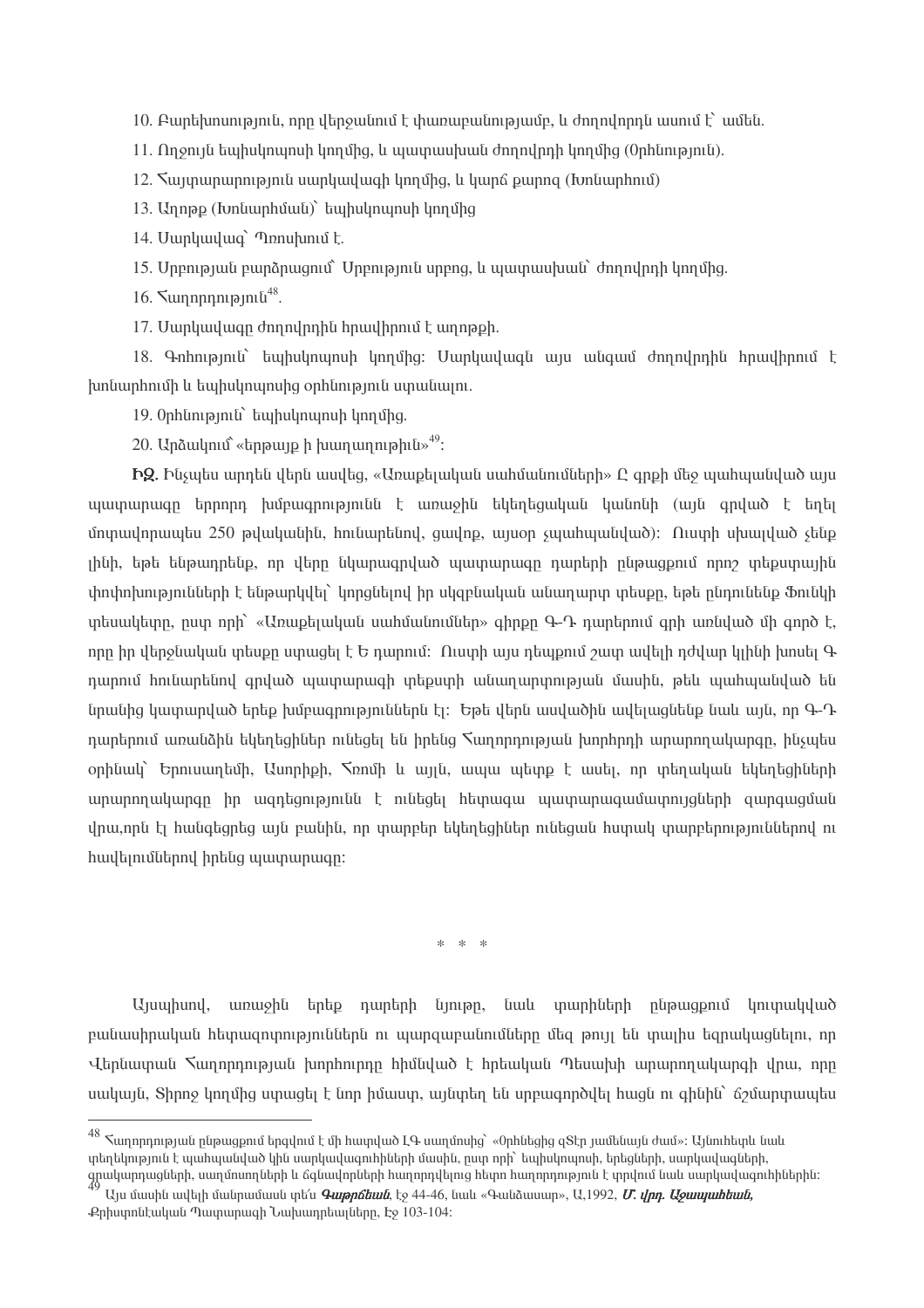վերափոխվելով Shnn9 մարմնին ու արյանը։ Այստեղ են առաքյալները պատվեր ստացել «այս անել Shnno hhowynulhu»: Իսկ առաբելական շրջանում Shnno աշակերտները սրբությամբ կատարել են այն, ինչ այստվիրված էր իրենց` փոխանցելով նորակացմ եկեղեցուն։ Ինչպես վերևում տեսանք, նորկտակարանյան գրություններից հայտնի է, որ այս շրջանում առկա են հաղորդության արարողության էական տարրերը, այսինքն` սուրբգրային ընթերցումներ, սաղմոսների և հիմների երգեցողություն, բարոցներ, աղոթքներ, նվիրագործում և հաղորդություն։ Այս շրջանում ամենօրյա պատարագը դառնում է շաբաթը մեկ անգամ։ Ժամանակի ընթացքում կանոններ են սահմանվում (Կորնթ. ԺԱ 4,5, ԺԴ 19-34, 35-40): Ձևավորվում է միատարը արարողակարգ, աղոթքներն արդեն այնքան են կրկնվում, որ ստանում են անփոփոխ տեսք, որոնց մեջ ընդհանուր թեմաները հաստատուն են, ինչպես օրինակ` «Գոհության աղոթթում»:

Այսպիսով, թեև առաջին երեք դարերում պատարագները, իբրև ծիսական արարողակարգ, գտնվում էին սաղմնային վիճակում, երբ դեռևս նոր էր կանոնակարգվում կառուցվածքը, սակայն նոր իիմնադրված թրիստոնեական եկեղեցիներից յուրաբանչյուրը առաթյալներից ժառանգություն ստացած առաքելական հեղհեղուկ պատարագի մեջ սկսում է, համաձայն իր ունեցած անկախության, փոփոխություններ և հավելումներ մտցնել` անշուշտ չհամարձակվելով վնասել բուն քրիստոսահիմն  $\mathcal{S}$ աղորդության խորհրդի էությանը, որով էլ Դ դարի սկզբին ընդհանուր արարողակարգը հաստատվում և տարբեր քրիստոնեական շրջանակներում վերածվում է ուրույն պատարագների։ Իսկ արդեն դարավերջին գրեթե բոլոր եկեղեցիներում, անկախ իրենց տեղային առանձնահատկություններից, գոյություն ունեին որոշակիորեն ձևավորված և արդեն լավ զարգացում ապրած պատարագներ։

## TUSYUYUL MUSUCUAC

## $U - \sigma$  nuntinnu

**bt**. Unuishu tiptip nuintipinu Suij tilitintigniu yhpuinyluo ujuupuipuigutiph uuuhu ptu huijuuluuti աղբյուրները լռում են, սակայն չպետք է կարծել, որ հայերը այդ ընթացքում անհաղորդ էին քրիստոնեությանը, քանի որ պատմական շատ տեղեկություններ և նրանցում պահպանված մանրամասնություններ ցույց են տալիս, որ Ա դարից սկսած մինչև 301 թվականը հայաստանում քրիստոնեությունը խոր արմատներ էր գցել, որտեղ ձևավորվել էին թեմեր և հիմնվել եպիսկոպոսական աթոռներ<sup>50</sup>։ Ուստի շատ հավանական է, որ առաջին դարերի քրիստոնեական եկեղեցիներում կիրառություն ստացած պատարագների նման մի այլ պատարագ օգտագործվեր նաև Տալ եկեղեցում։ bul unntu 301 p. httpn unntu yltpoituluutuutuu aluutoutud Sun tyttptgnu, lu yhpunnypinu tu ստացել ընդհանըական եկեղեցում գործածության մեջ դրված պատարագները, չնայած դժվար է պնդել, թե մեր եկեղեցին հատկապես ո՛ր պատարազներից է ացդեցություն կրել, և որն է առավել մեծ lihnuinni pintu umuiqti ütiquitiniut: Puitigh ptr Onhann Linuiuulnnh in ptr tinui huionnnuttinn ühtisti 431 թվականը սերտ հարաբերությունների մեջ էին ընդհանրական եկեղեցու հետ, ուստի, իբրև

<sup>&</sup>lt;sup>50</sup> Տե՛ս *Եզնիկ Ծ. վրդ. Պետրոսյան,* ৲այ եկեղեցու պատմություն, 1996,U. Էջմիածին, էջ17-19։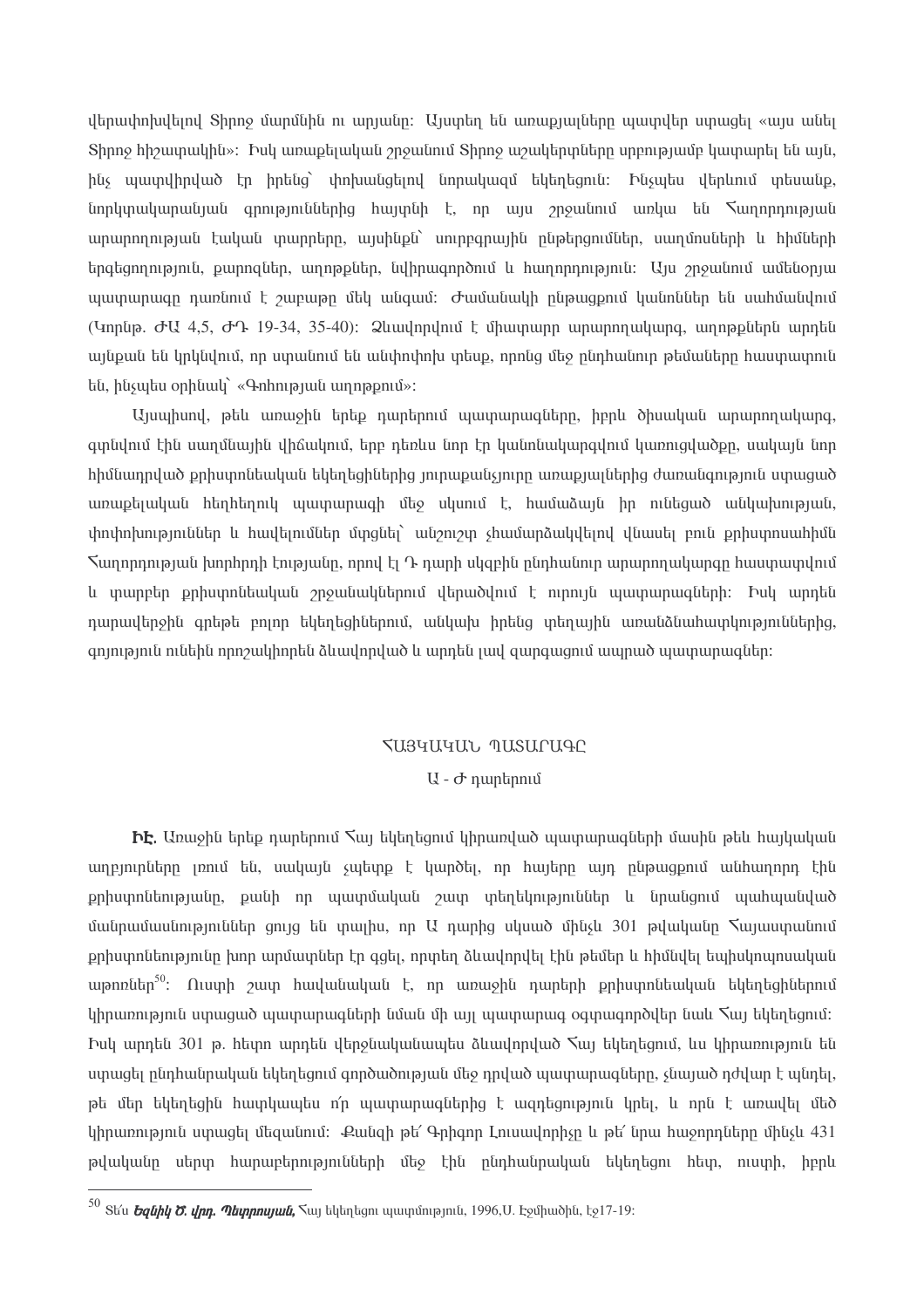ընդհանրական եկեղեցու լիիրավ անդամ, հայ եկեղեցին ևս, բնականաբար, պետք է ունենար միանման կառույցներով ու ծիսաարարողությամբ շարժվող կենցաղվարություն, որն էլ անխուսափելի էր ոստձնում ընդհանրական եկեղեցու արարողություններից օգտվելու անհրաժեշտությունը, չնայած այս միօրինակության ձգտումը չպետք է հասկանալ` իբրև նույնություն։ Եվ այն, որ հայ մատենագիրները մեր պատարագը սխայմամբ վերագրել են Լուսավորչին, ցույց է տալիս, թե որքան հին են մեր պատարագի ակունքները, թեև հենց Լուսավորչին վերագրվող պատարագի քննությունը հանգեցնում է այն եզրակացության, որ մեր պատարագը շատ ավելի խոր ակունքներ ունի, քան ինչպես կարծել են հայ մատենագիրները։

 $\mathbf{h}$ , Upn, դառնալով ընդհանրական եկեղեցու այս շրջանի պատմությանը` ասենք, որ առաջին երեք դարերի միասեռ պատարագը հիմնված է չորս մեծ ծեսերի վրա, որոնց հիմքի վրա հետագայում զարգացան մյուս բոլոր ծեսերը։ Դրանք էին Անտիոքի, Ալեքսանդրիայի, Տոոմի և Գաղդիայի ծեսերը։ Անտիոքի Եկեղեցու պատարագի ամենավաղ ձև կարելի է համարել «Առաքելական սահմանումների» մեջ պահպանված պատարագը։ Ուստի ստորև բերված տեղեկությունները թերևս լուսաբանեն այդ պատարագի միջնորդավորված կապը մեր պատարագի հետ, վերջինս էլ ցույց կտա, որ մեր պատարագը իր ակունքներում հանդիպում է Երուսադեմում առաքելական շրջանում կիրառություն ստացած պատարագին։ Չնայած հարցական է, թե «ո՛ր հատուկ կենտրոնին է վերաբերում «Առաքելական սահմանումների» պատարագը, ուստի և չի կարելի ճշգրտորեն ասել, թե հանձին նրա մենք ունենք Անտիոքի Եկեղեցու պատարագի ամենավաղ ձևը։ Սակայն մենք շատ սխայված չենք լինի, եթե ասենք, որ այն շատ նմանություններ ունի Անտիոքի եկեղեցում օգտագործված պատարագի հետ: Այնուամենայնիվ, որոշակի է, որ Անտիրքի հետ կապված մեծ մայր ծեսը նրա կողմից փոխ է առնվել Երուսաղեմի դուստր պատարագից... Այս պատարագը մենք կոչում ենք U. Տակոբ Տյառնեղբոր պատարագ։ Անտիոքյան պատարագի վաղ ձևը ծնունդ տվեց շատ ուրիշ ծեսերի»։ Քաղկեդոնի ժողովից հետո էլ այս պատարագը կիրառության մեջ մնաց հունարեն և ասորերեն տարբերակներով։ Եվ Տակոբիկյանների և Մելքիտների մոտ արևելյան ասորական պատարագը հետագայում դառնում է նեստորական և բաղկացած է մի պատարագից, որը կրում է Ադդե և Մարի առաքյալների անունը։ Յ. Գաթըճյանը այս կապակցությամբ ասում է, որ Աղդեի և Մարիի անունը կրող պատարագը նախքան նեստորականությունը արևելյան գավառների մեջ ևս կիրառվել է, որով այդ աղանդի ազդեցությունից զերծ է մնացել։ Ինչևիցէ, այս պատարագը ևս ծագել է Անտիոքից, ինչպես ցույց է տալիս հակոբոս Տյառնեղբոր պատարագի հետ համեմատությունը։ Կարելի է կարծել, որ ասորական նորակազմ եկեղեցին այս պատարագը կազմել է «Անտիոքի հետ կապված մայր ծեսից», որի ակունքները հասնում են մինչև Երուսաղեմ:

Quuph sh pugumulnu, nn uning Lniuuulnnsh huisnnnutinn, uunnhutinhq ihn huimtinul uiju dtiun, գործածեին հայ եկեղեցու մեջ, քանզի, ինչպես գիտենք, մինչև գրերի գյուտը հայ եկեղեցին իր ծիսաարարողական կյանքում կիրառում էր ասորերեն և հունարեն` իրենը զրավոր տեսքով չունենայու պատճառով: Որքան մոտ են այս ենթադրությունները ճշմարտությանը, այդքան էլ առաջին դարերում մեզանում կիրառություն ստացած պատարագը մոտ է Երուսաղեմի պատարագին։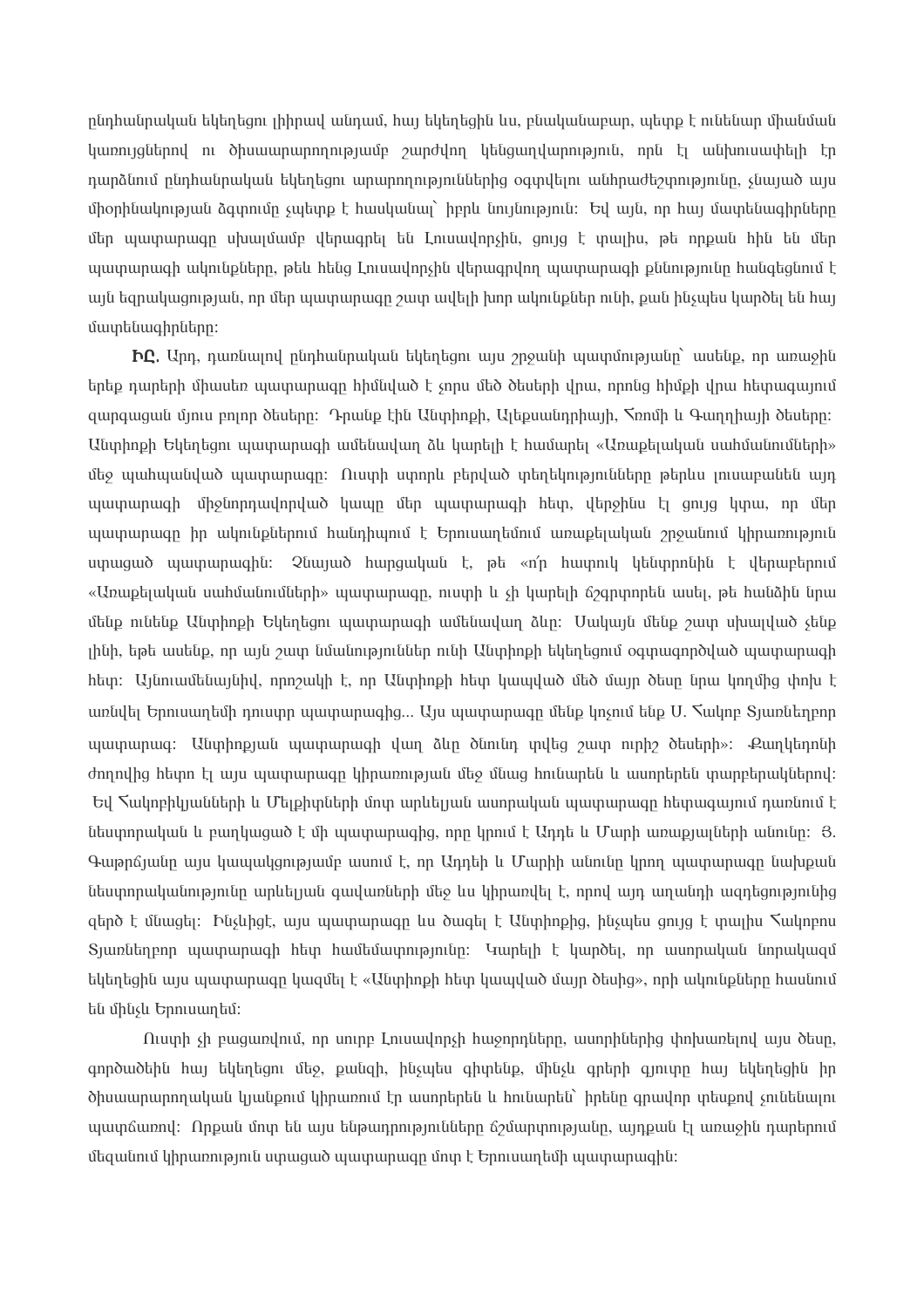ha. Գրերի գյուտից հետո է, որ ծիսական գրքեր թարգմանելու հետ միառժամանակ մեր թարգմանիչները հայերենի վերածեցին նաև U. Բարսեղի պատարագը $^{51}$ ։ Այն բյուցանդական արարարողակարցի կարևոր բաղադրիչ մասերից էր, և նույնաես ծացումով անտիոքյան էր: Իսկ այն, որ 4 Բարսեղյան պատարագները Ե դարի առաջին կեսին արդեն թարգմանված են հայերեն<sup>52</sup>, ապագուցվում է հայ մատենագրության շնորհիվ։ Մասնավորաբար վկայություններ են պահպանվել Ազաթանգեղոսի և Փավստոս Բուցանդի պատմությունների մեջ $^{53}$ :

«Մրբազան Պատարագամատոյցք Տայոց» գրքի հեղինակը մի փորձ է արել վերականգնելու Բարսեղյան պատարագի հայերեն թարգմանությունը` հայ մատենագրության մեջ պահպանված նյութերի հիման վրա $^{54}$ , սակայն այդ նյութերը ևս հնարավորություն չեն ընձեռում Բարսեղյան պատարագի ամբողջական տեքստը վերականգնելու համար։ Այս խնդիրն է՛լ ավելի է բարդանում, եթե hui 20 hui 20 hui 20 hui 20 hui 20 hui 20 hui 20 hui 20 hui 20 hui 20 hui 20 hui 20 hui 20 hui 20 hui 20 hui 2 պատարագի բնագրի մեջ, որ գրեթե անհնար է վերականգնել նրա նախնական տեսքը։ Թեև այս հարցում ոչ պակաս կարևոր դեր կարող էր խաղալ հայերեն թարգմանվցած Բարսեղյան պատարագը, եթե պահպանված լիներ նրա որևէ ամբողջական օրինակ, բանզի մեծ ժամանակահատված չէ, որ բաժանում է Բարսեղ Մեծին մեր թարգմանական գրականության սկզբնավորումից:

 $\mathbf{I}_n$ , Ե դարում մեզանում կիրառության մեջ եղած պատարագի մասին խոսելիս չի կարելի ասել, թե եկերեցին օգտացործում էր ցուտ Բարսերյան ապտարացի հունական pndudnud hun թարգմանությունը` առանց փոփոխությունների ու հավելումների, բանի որ, ինչպես գիտենք, ասորական լեզվի կիրառությունը մեր եկեղեցում, ծիսաարարողական կյանքի հետ նրա առնչությունը չէին կարող hունական եկեղեցական գրականության թարգմանությունից հետո մի կողմ դրվել, բանի որ դարեր շարունակ կիրառության մեջ էին եղել մեր եկեղեցում, առավել ևս եթե հաշվի առնենք այն huu uu uu quba qayda qayda hayaa hay madaala qayda dhuu qayda qobbay oo qayda haybay haybay ka huu qayda qayba թեև, անշուշտ, ընտրողաբար մոտեցան այլայեցու գրականությանը, նախ թարգմանելով հատկապես այն, ինչն այդ ժամանակ կենսական և առաջնային էր քրիստոնեությունը հայացնելու համար։ Ուստի հենց այս գործոնը մեծ ազդեցություն ունեցավ նաև հայերեն թարգմանված Բարսեդյան խորիրդամատույցի հետագա ձևավորման գործում, քանցի բանասիրական քննությունը ցույց է տվել, որ հենց այս պատարագի արարողակարգի մեջ կան առանձին հավելումներ, փոփոխություններ և

 $^{51}$  4-ոդ դարում Բարսեդ Մեծը տասնյակ պատարագների տեսակների միջից ընտրեց այն պատարագը, որը մեծ կիրառություն էր գտել իր հայրենիքում` Կապադովկիայում։ Այս պատարագի հիման վրա հորինեց առավել կատարյալ և ամբողջական արարողակարգ, որն էլ մինչև այսօր կրում է սրբի անունը։

<sup>52&</sup>lt;br>8. Գաթըճյանը Բարսեղ Մեծի պատարագների տեքստերը բաժանում է երկու տեսակի. դրանցից առաջինը կոչվում է «Կապադովկյան», որը շատ համառոտ է, երկրորդը` «Բյուզանդական», որն առավել ծավալուն է, ընդ որումպատարագի hայերեն առաջին թարգմանությունը կատարվել է Բարսեղի «Կապադովկյան» պատարագից, Ե դարի առաջին կեսին, իսկ երկրորդը` «Բյուզանդականից», Թ դարի երկրորդ կեսին (տե՛ս «Մրբազան Պատարազամատոյցք Տայոց», էջ 171-179)։

Uju մասին ավելի մանրամասն տե՛ս «Սրբազան Պատարագամատույցք Տայոց», էջ 89-116:

<sup>54&</sup>lt;br>1) Լիոնի կամ Լուգդոնյան օրինակ` պահպանված Լիոնի Մատենադարան, թիվ 15 ձեռագրում, որը գրվել է 14-րդ դարում։

<sup>2)</sup> Մյունխենի կամ Մոնաքյան օրինակ, Մոնաքոնի Արքունի մատենադարան։ Այս օրինակը գրվել է 15-րդ դարում։

<sup>3)</sup> Փավստոս Բուցանդի գրքում պահպանված հատվածներ:

<sup>4)</sup> Տաւրվածներ` պահպանված մյուռոնի և կաթողիկոսի օրհնության կանոների մեջ: U. Ղազարի մատենադարան, թիվ

<sup>51</sup> ձեռագիր (*Shu p.11*, էջ 29-30,36):

<sup>5)</sup> Աղօթագիրք, Վենետիկ թ. 25, էջ 44-47: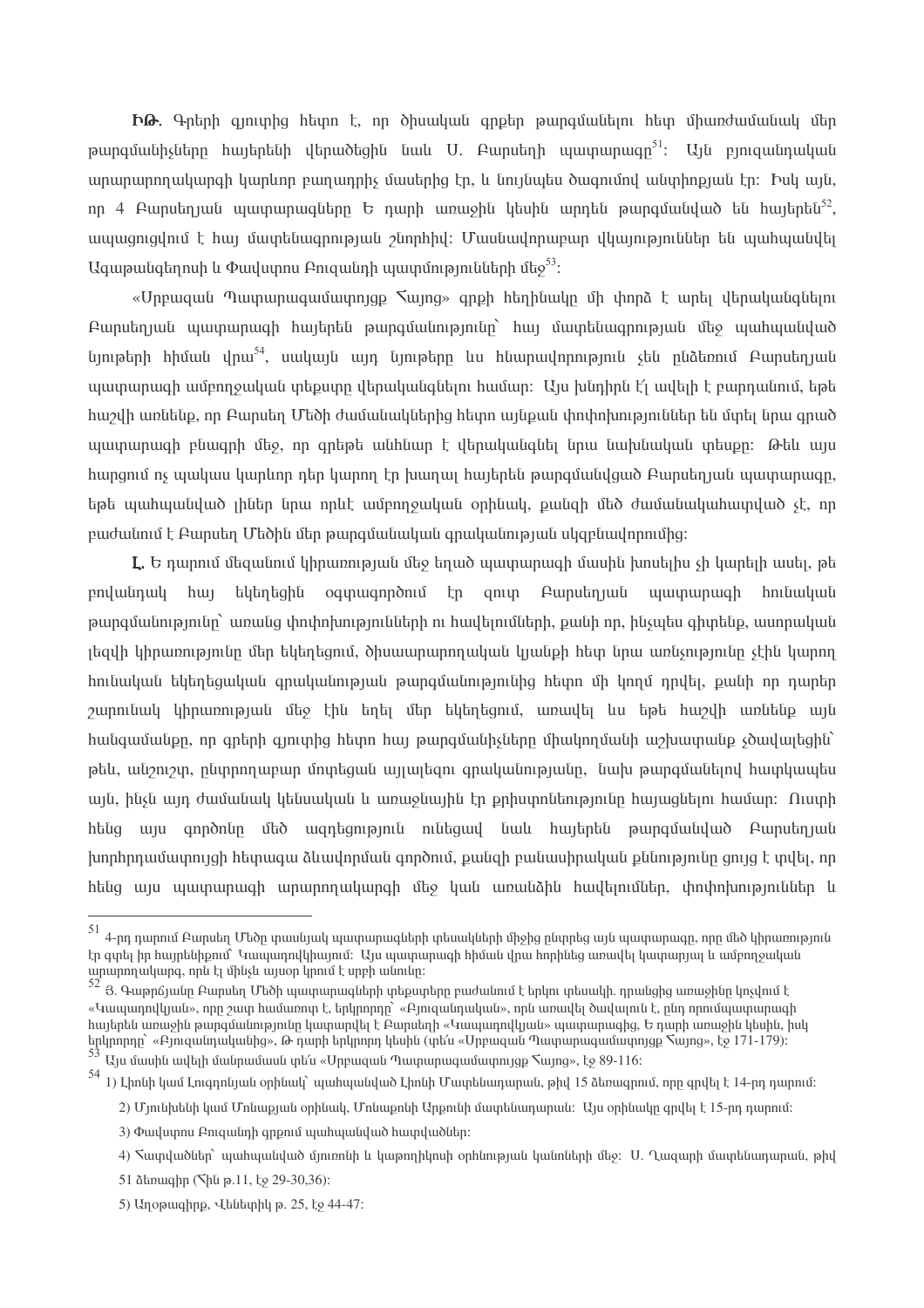unվnրnւթյուններ, որոնք հատուկ են միայն ասորական եկեղեցուն։ Օրինակ` Կանոնը երեք «Սուրբ»-ով սկսելու սովորությունը առկա է միայն ասորական պատարագների մեջ, կամ` Տերունական աղոթթը hnı նական սովորության hամաձայն ասում է ժողովուրդը, իսկ ասորական սովորության hամաձայն մի մասը ասում է քահանան և մյուս մասն էլ` ժողովուրդը։ Այս տեսակ փոփոխությունների և հավելումների մի մասն էլ ունի ցուտ հայկական ծագում, օրինակ՝ մի այդպիսի հատված պահպանված է \nu Մանդակունու ԻԲ ճառում, որը հավելում է և ունի ասորերենից ու հունարենից անկախ զարգացում:

LU. Ե դարի վերջում, երբ Բարսեղյան պատարագը շուրջ 80 տարիներ արդեն գործածվում էր <u>հայոց եկեղեցում` իբրև տիրապետող պատարագ (այդ ժամանակահատվածում չէր բացառվում նաև</u> այլ պատարագների գոյությունը), սրա կողքին եկեղեցու ծիսական կյանքում ի հայտ են գալիս նոր անվանումներով պատարագներ, որոնք գնալով մոռացության են մատնում Բարսեղյան պատարագը` huyng պատարագամատույցներին նոր շունչ և նկարագիր հաղորդելով։ Դրանք իրենց վարդապետական հասունությամբ ավելի արդիական էին և զգուշավոր։ Այդ պատարագները, որոնք մեց հասել են Գրիգոր Լուսավորչի, Մահակ Պարթևի, Աթանաս Ալեբսանդրացու, Կյուրեղ Ալեքսանդրացու անուններով, իրականում մեկ հեղինակի գործերն են, որ է՝ Գրիգոր Նազիանգացին։ Պետք է ասել, որ թարգմանական գրականությունը թեև սկիզբ առավ Մահակ-Մեսրոպյան դպրոցով, բայց և մեծ թափ ու զարգացում ապրեց նույն դարի երկրորդ կեսին, երբ երկու մեծ հոգևորականներն այլևս կենդանի չէին (440թ.-ից հետո)։ Նրանցից հետո հայոց եկեղեցու ծիսաարարողական իամակարգը զարգազնելու մեջ մեծ դեր էր վերապահված Մանդակունի կաթողիկոսին, որն էլ արդեն hայերեն թարգմանված Նազիանզյան պատարագներից մեկին հայկական գունավորում տալով` իրամցրեց իալ հավատացյալներին Բարսեղյան պատարագից ոչ պակաս գեղեցիկ մեկ այլ պատարագ։

**LA.** Նացիանցացու այստարագների մեջ մեր եկերեցու իամար իատկայն սկրելի է ըարձել 378-381 թթ. ընթացքում գրված պատարագը, որ մեցանում հայտնի է իբրև Աթանաս Ալեքսանդրացու պատարագ։ Այս պատարագի թարգմանության որևէ հին ձեռագիր չունենք, սակայն դրան համարժեք կարող ենք համարել Խոսրով Անձևացու «Պատարագի մեկնության» մեջ պահպանված պատարագի pluughnn (950p.), nnn hlunuugunh huullamulitan snilih: Pung unu pluugnnul ultilip snilitilip ultin alapphli unli ամբողջական տեքստը, որը ինքը` Գրիգոր Նազիանզացին է գործածել: Անձևացյաց եպիսկոպոսը մեզ ներկայացնում է մի բնագիր, որն արդեն 500 տարիների վաղեմություն ուներ, սակայն այդ հանգամանքը sh խանգարում պարցելու այս պատարագի ճշմարիտ ծագումը և Նացիանցացու մյուս պատարագների hետ անքակտելի կապը։ Այնուամենայնիվ, ճիշտ է եզրակազված, որ «ամէն նկարագրական նշաններն uu նկատմամբ պահուած չեն. շատ բան ալ ժամանակի հոլովմամբ մէկդի ինկած գացած է»<sup>55</sup>:

Արդ, Խոսրով Անձևացին թեև ուրիշ պատարացներ էլ է ճանաչում, սակայն հենց այս պատարացն է մեկնում, ինչն էլ ցույց է տալիս, որ իր ժամանակ մեզանում ընդհանրական գործածություն էր ստացել հատկապես այս պատարագը։ Այս և մի քանի այլ տեղեկությունների հիման վրա Գաթըճյանը գրում է «Ասոր համար էր, որ ինչպէս կը կարծենք, քիչ մետքը կրկին եղած է սկզբնական մէկ պատարագաց մատեանը։ Մէյ մը՝ համագումար բոլորը միահաղոյն, ինչպէս նախնաբար. մէյ մալ Ե (այսինքն՝ Upuluuuhli iltnuqniluid - S. unli. n.) պատարագն առանձին գրված: Uu վերջինը մէյ մը մէկալներէն

<sup>55</sup>  $\beta$ . Զաթրճեան, Սրբազան Պատարազամատոյցք Տայոց, էջ 269։